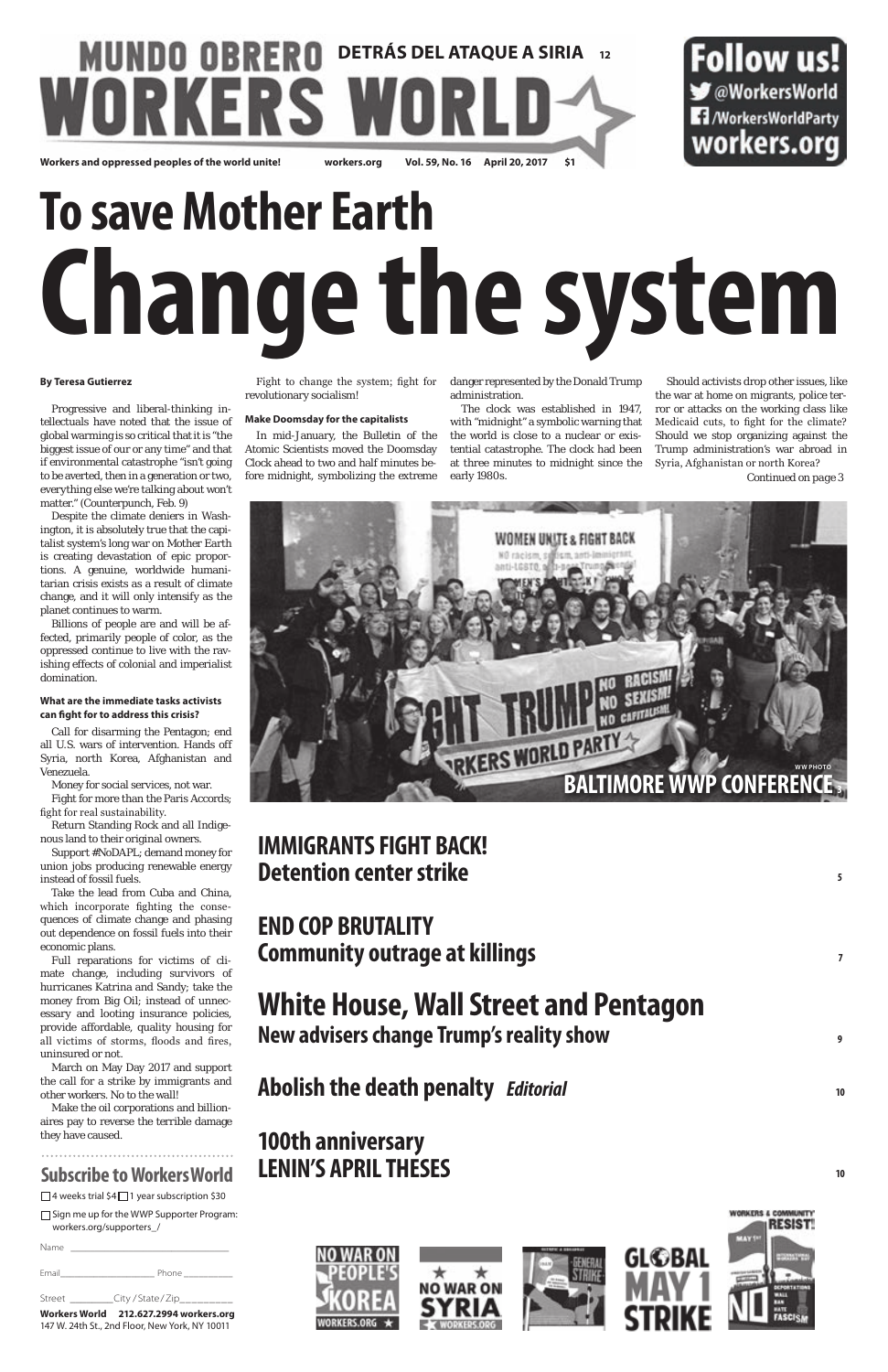#### **Contact a Workers World Party branch near you:** workers.org/wwp

#### **MUNDO OBRERO** *Join us in the fight*  ORKERS *for socialism!*

Workers World Party is a revolutionary Marxist-Leninist party inside the belly of the imperialist beast. We are a multinational, multigenerational and multigendered organization that not only aims to abolish capitalism, but to build a socialist society because it's the only way forward!

Capitalism and imperialism threaten the peoples of the world and the planet itself in the never-ending quest for ever-greater profits. Capitalism means war and austerity, racism and repression, joblessness and lack of hope for the future. No social problems can be solved under capitalism.

Since 1959, Workers World Party has been out in the streets defending the workers and oppressed here and worldwide. If you're interested in Marxism, socialism and fighting for a socialist future, please contact a WWP branch near you.  $\Box$ 

### **WORKERS WORLDS** this week

The U.S. is the richest country in the world, yet no one has a guaranteed right to shelter, food, water, health care, education or anything else — unless they can pay for it. Wages are lower than ever, and youth are saddled with seemingly insurmountable student debt, if they even make it to college. Black and Brown youth and trans people are gunned down by cops and bigots on a regular basis.

WWP fights for socialism because the working class produces all wealth in society, and this wealth should remain in their hands, not be stolen in the form of capitalist profits. The wealth workers create should be socially owned and its distribution planned to satisfy and guarantee basic human needs.

#### **National Office**

147 W. 24th St. 2nd Fl. New York, NY 10011 212.627.2994 wwp@workers.org

#### **Atlanta**

PO Box 18123 Atlanta, GA 30316 404.627.0185 atlanta@workers.org

#### **Baltimore**

c/o Solidarity Center 2011 N. Charles St. Baltimore, MD 21218 443.221.3775 baltimore@workers.org

#### **Chicago**

312.630.2305 chicago@workers.org

**Bay Area** 1305 Franklin St. #411 Oakland, CA 94612 510.600.5800 bayarea@workers.org

#### **Boston**

284 Amory St. Boston, MA 02130 617.286.6574 boston@workers.org **Buffalo, N.Y.** 712 Main St #113B Buffalo, NY 14202 716.883.2534 buffalo@workers.org **Cleveland** P.O. Box 5963 Cleveland, OH 44101 216.738.0320 cleveland@workers.org

**Denver**

denver@workers.org

**Detroit**

5920 Second Ave. Detroit, MI 48202 313.459.0777 detroit@workers.org **Durham, N.C.** 804 Old Fayetteville St. Durham, NC 27701 919.322.9970 durham@workers.org

**Houston** P.O. Box 3454

Houston, TX 77253-3454

713.503.2633 houston@workers.org **Lexington, Ky.** lexington@workers.org **Los Angeles** 5278 W Pico Blvd. Los Angeles, CA 90019 la@workers.org 323.306.6240

#### **Milwaukee**

**Huntington, W. Va.** huntingtonwv@workers.org **Portland, Ore.** portland@workers.org

milwaukee@workers.org

**Philadelphia** P.O. Box 34249 Philadelphia, PA 19101 610.931.2615 phila@workers.org

**Pittsburgh** pittsburgh@workers.org

**Rochester, N.Y.** 585.436.6458 rochester@workers.org **Rockford, Ill.** rockford@workers.org **Salt Lake City** 801.750.0248 SLC@Workers.org **San Diego** P.O. Box 33447 San Diego, CA 92163 sandiego@workers.org **Tucson, Ariz.** tucson@workers.org **Virginia**  Virginia@workers.org **Washington, D.C.** P.O. Box 57300

Washington, DC 20037 dc@workers.org

#### **In the U.S.**

**UNION SQUARE** Starting from 12 m 14th Str

eet & Broadway

| To save Mother Earth: Change the system1                   |
|------------------------------------------------------------|
| <b>Baltimore WWP Socialist Conference</b>                  |
|                                                            |
| May Day 2017: 'We are the ones we have been waiting for' 4 |
|                                                            |
|                                                            |
|                                                            |
| Tacoma, Wash.: Immigrant prisoners strike. 5               |
| Pack the court to win freedom for Mumia Abu-Jamal  6       |
| RAMONA AFRICA discusses MOVE, surviving 1985  6            |
| Victim of police brutality: Justice for Ramarley Graham  7 |
| Family demands justice after police kill 16-year-old 7     |
| Uniece Fennel's death-an act of state violence  7          |
| Workers World Party attends DPRK reception 8               |
|                                                            |
| Meetings denounce THAAD deployment in south Korea 8        |
| New Yorkers protest MOAB bombing in Afghanistan  8         |
| Trump & the Wall Street-Pentagon coalition 9               |
| 100 years ago: Lenin's April Theses 10                     |
|                                                            |

 At 615 Lexington Ave and 54th St. in Manhattan Trains:  $6$  to  $51^\text{st}$  St.;  $4$ ,  $5$ , E, F, N, Q or R to  $59^\text{th}$  St.  $^-$ 

#### **Around the world**

| $\star$ Noticias en Español                           |  |  |
|-------------------------------------------------------|--|--|
|                                                       |  |  |
| $\star$ Editorial                                     |  |  |
| Attack on Odessa workers remembered 11                |  |  |
| French election: Class struggle confronts reaction 10 |  |  |

Detrás del ataque a Siria . . 12

Workers World 147 W. 24th St., 2nd Fl. New York, NY 10011 Phone: 212.627.2994 E-mail: ww@workers.org Web: www.workers.org Vol. 59, No. 16 • April 20, 2017 Closing date: April 18, 2017

Editor: Deirdre Griswold

Managing Editors: John Catalinotto, LeiLani Dowell, Kris Balderas Hamel, Monica Moorehead, Minnie Bruce Pratt; Web Editor Gary Wilson

Production & Design Editors: Coordinator Lal Roohk; Andy Katz, Cheryl LaBash

Copyediting and Proofreading: Sue Davis, Bob McCubbin

Contributing Editors: Abayomi Azikiwe, Greg Butterfield, G. Dunkel, K. Durkin, Fred Goldstein, Martha Grevatt, Teresa Gutierrez, Berta Joubert-Ceci, Terri Kay, Cheryl LaBash, Milt Neidenberg, John Parker, Bryan G. Pfeifer, Betsey Piette, Gloria Rubac



Mundo Obero: Redactora Berta Joubert-Ceci; Andrea Bañuelos, Ramiro Fúnez, Teresa Gutierrez, Carlos Vargas

#### Supporter Program: Coordinator Sue Davis

Copyright © 2017 Workers World. Verbatim copying and distribution of articles is permitted in any medium without royalty provided this notice is preserved. Workers World (ISSN-1070-4205) is published weekly except the first week of January by WW Publishers, 147 W. 24th St. 2nd Fl., New York, NY 10011. Phone: 212.627.2994. Subscriptions: One year: \$30; institutions: \$35. Letters to the editor may be condensed and edited. Articles can be freely reprinted, with credit to Workers World, 147 W. 24th St. 2nd Fl., New York, NY 10011. Back issues and individual articles are available on microfilm and/or photocopy from NA Publishing, Inc, P.O. Box 998, Ann Arbor, MI 48106-0998. A searchable archive is available on the Web at www.workers.org.

A headline digest is available via e-mail subscription. Subscription information is at workers.org/email.php. Periodicals postage paid at New York, N.Y. POSTMASTER: Send address changes to Workers World, 147 W. 24th St. 2nd Fl. New York, N.Y. 10011.

If this is your vision, your hope, your dream, then join Workers World newspaper in creating that future. Join us in continuing to build a strong, independent, thriving voice that speaks loud and clear for the workers and oppressed around the world. We need your financial support to grow the paper from a modest 12-page weekly printed edition, with daily Web updates, into a more robust paper with color photos, national distribution and greater online capability.

Join the Workers World Supporter Program and help grow the paper. We established the WWSP some 40 years ago so readers could invest in the paper and promote working-class truth needed to make revolutionary

change. Members receive a year's subscription to WW, a monthly letter about timely issues and five free subscriptions to give to friends for a donation of \$75 a year. For \$100 you also get a new publication or book from World View Forum. For \$300 (only \$25 a month) or more, you get your pick of five books.

Write checks to Workers World and mail them, with your name and address, to 147 W. 24th St., 2nd Floor, New York, NY 10011. Or donate online at workers.org/donate/; it's easy to set up monthly deductions. We are grateful for your help in building Workers World — for today and for the future!



- **Take our rightful place as the creators of all things**
- **Stand in solidarity against all forms of repression and exploitation**
- **Say that capitalist greed, austerity, misery & war be banished forever**
- **Affirm the need for a revolutionary socialist future**

We want what our name stands for — a workers' world where all people are entitled to share in the abundance that this Earth is capable of in peace and plenty.

### **ON SATURDAY, APRIL 22** 2:30 PM -7 PM

#### ALL OUT FOR MAY DAY HUELGA GENERA **MATTIDOWN** *Build Workers*  HUELGA GENERAL *World!*OBAL **SHUT IT DOWN SHUT IT DOWN** STRIKE **May Day (May 1) is when we: Pilon All you Honor workers and the oppressed all over the globe** HUELGA GENERA **Invite all workers to come out of the shadows**

**CELEBRATE THE LIFE OF LYNNE STEWART**

LYNNE STEWART TOOK REVOLUTIONARY POSITIONS TO CHANGE THE WORLD AND THE LIVES OF MANY PEOPLE. MOST OF ALL, SHE FOUGHT TO FREE POLITICAL PRISONERS. WE MISS HER, AND WILL FOLLOW THE CHALLENGE SHE LEFT US TO *ORGANIZE! ORGANIZE! ORGANIZE!* 

facebook.com/events/1342749545813067/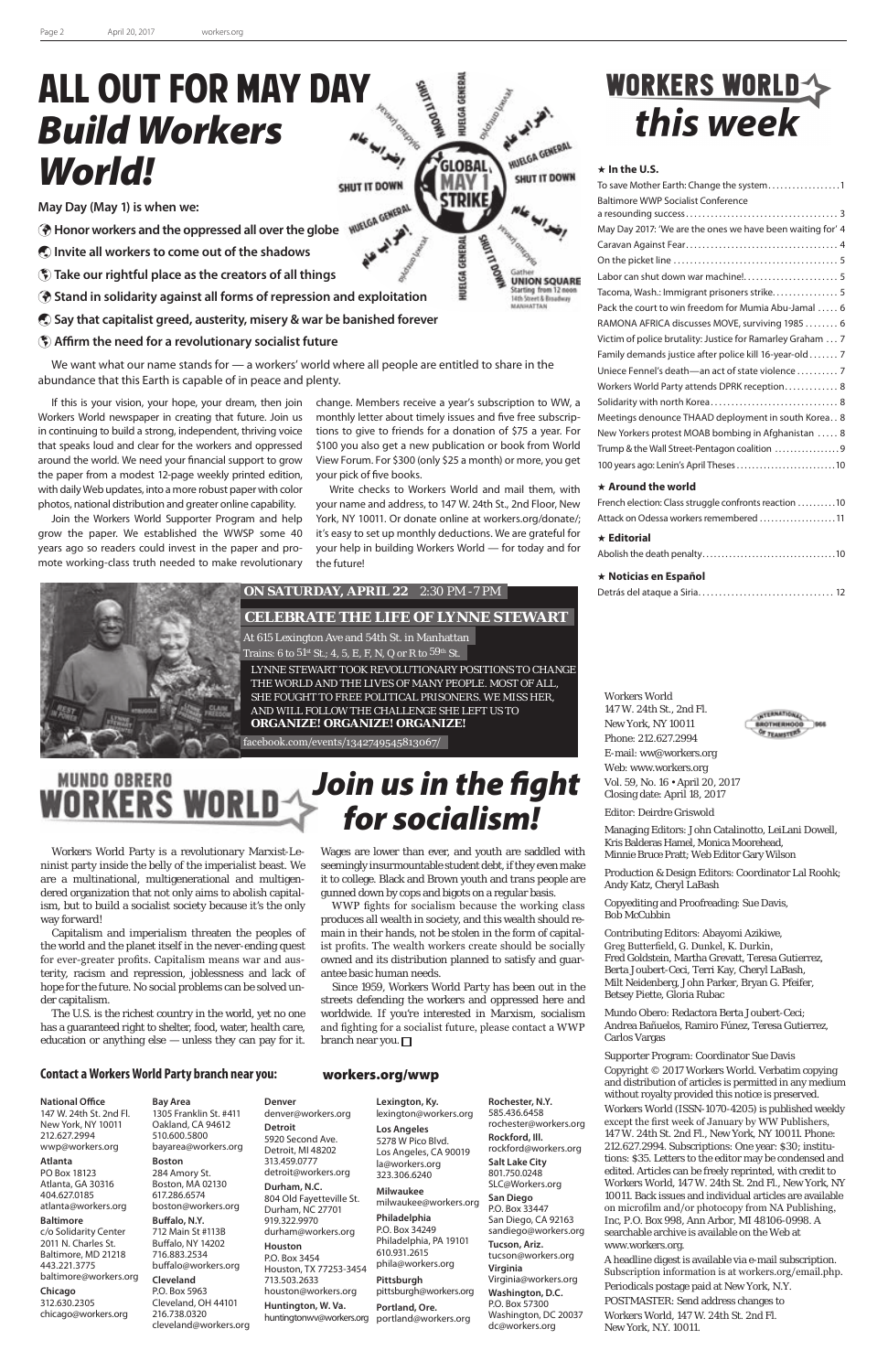#### **By Workers World Baltimore Bureau**

The atmosphere was vibrant and exciting at the hall packed with young activists attending the April 8 all-day regional conference organized by the Baltimore Chapter of Workers World Party. The themes of the gathering focused on socialism, revolution and fighting national oppression.

Less than an hour into the program, organizers had to set up more tables and chairs at the 2640 Space to accommodate the 120 people who registered. Many expressed interest in joining WWP and attending membership classes.

Participants came mainly from Baltimore and throughout Maryland, Washington, D.C., northern Virginia and the Delmarva Peninsula (includes sections of Maryland, Delaware and Virginia). Delegations from New York City and Philadelphia brought new WWP members.

The conference was an opportunity to discuss revolutionary socialism with the emerging, young, anti-Trump forces who have been marching in the streets. It was also a place to strategize on the next steps given that the gathering was held three weeks before the "Global May Day Strike."

Baltimore NAACP Secretary Sherelle Witherspoon and Archie Slade opened the conference with the Assata Shakur chant. The Rev. CD Witherspoon welcomed attendees to Baltimore. He denounced the two-party system and explained the continuing oppression of the city's poor communities.

#### **'Next Step: May Day'**

There were two keynote presentations: Monica Moorehead, WWP's 2016 presidential candidate and secretariat member, talked about the revolutionary history of Lucy Parsons, a Black, Indigenous, Mexican labor leader and a founder of May Day in 1886.

Larry Holmes, WWP first secretary, spoke on "Resistance in the Epoch of Trump — Next Step: May Day." Holmes emphasized the need to fight U.S. imperialism, a timely topic since the conference came just one day after the Pentagon missile strikes on Syria.

Rebecka Jackson and Rasika Ruwanpathirana led a special section on "The Artist's Role in Revolution" and previewed "Up. Rise. The Film." Both revolu-

tionary organizers are filmmakers, artists and WWP leaders.

The conference played a special audio message from prisoners incarcerated at Vaughn Prison, site of a recent rebellion in Delaware. Steven Ceci, Baltimore WWP organizer, explained the party's history of supporting prisoners' struggles, beginning with the 1971 Attica prison rebellion.

In addition, there were three panels and floor discussions. The topics were: "Fighting racism, police terror and the war against immigrants — fighting for Black, Indigenous, women's and trans liberation;" "Capitalism is at a dead end, socialism is the future;" and "Stopping the war at home

Everyone agreed: The conference was a huge success!  $\Box$ 

and abroad." Topics included U.S. imperialism and the war on Syria, fighting racist and neofascist forces in the U.S., the struggle at home and the impact of

governmental budget cuts.

Representatives of Anakbayan-USA, the National U.S. Chapter of Filipino Youth & Students for National Democracy in the Philippines, attended. Obasi, member of Ujima Peoples Progress, spoke from the podium following a special presentation by Cuba solidarity activist Cheryl LaBash, who spoke on "De-

fending Cuba and Venezuela."

Emily Fields, Towson State University student and Women's Fightback Network representative, and transgender liberation activist Jamie Grace Alexander spoke on the opening panel. Taryn Fivek of WWP gave a presentation on the need to unite anti-capitalist forces, so-

> cialists and anarchists against state repression and capitalism. She appealed for support for more than 200 Jan. 20 protesters who face heavy charges stemming from the Washington, D.C., counterinaugural protests. The floor discussion was lively and interesting. GG, an organizer with Sex Workers Organizing Project, challenged the socialist movement to learn more about sex workers' issues. A student from the Maryland Institute College of Art

asked about WWP's definition of socialism versus Bernie Sanders' "socialism." Another young activist wanted to know about WWP's view on armed struggle.

#### **Join Workers World Party!**

Students from Johns Hopkins University reported on worker exploitation on their campus and were eager to learn more about socialism. The group connected with a presentation by Jennifer Garrison, of Philadelphia WWP, who spoke on organizing coffee shop workers to participate in the May Day strike.

At the closing session, the audience rose to their feet to applaud the rousing talk given by Tawanda Jones, whose brother was killed by Baltimore City Police. Lee Patterson, Baltimore WWP organizer, told of members' weekly work and stressed the need for regular WW newspaper distributions.

Sharon Black ended this session with an appeal to participants to reject capitalist ideology based on individualism, which only leads to alienation and powerlessness, and to join WWP and the revolutionary struggle. She called on everyone to defend immigrants and fight racism, explaining that when a room of your house is on fire, it is critical to fight that fire or you risk the entire house burning to the ground.

Baltimore organizers reported that even holding the conference was remarkable given that WWP members were in the streets protesting the U.S. missile strikes on Syria the day before the event. They organized two protests, one in Washington, D.C., at the Pentagon Metro Station during the day and another that evening in downtown Baltimore.



**Rebecka Jackson (at mic) with Emily Fields, Women's Fight Back Network**



**Sex Workers Organizing Project organizer GG speaks from floor.**



**transgender activist and poet**

# WW PHOTO: SHARON BLACK **Baltimore WWP Socialist Conference a resounding success**

#### *Continued from page 1*

*Continued on page 8*

Of course not. These issues are all connected.

The key is to turn these struggles into a struggle against the capitalist system as a whole and to fight to build a new system: socialism. The key is to develop a longterm goal of fighting for the environment while at the same time struggling to change the system.

Climate change may indeed be one of the biggest reasons why the movement must fight for socialism, as it affects every single living species. If we were to rid the world of the profit motive and build and organize society for the people, the quality of life would immediately improve.

One could argue that the fight for socialism here in the U.S. is so important that it is indeed decisive for activists to make their struggle, whatever issue that may be, a class struggle against the capitalist class.

As the Rev. Dr. Martin Luther King Jr. noted years ago, U.S. imperialism is the "greatest purveyor of violence in the world" — a truth long before Donald Trump came along.

In fact, the Pentagon — the very ones who dropped the U.S.'s largest non-nuclear bomb on impoverished Afghanistan a few days ago — is the world's biggest institutional consumer of pe-

troleum products. The Pentagon is the world's worst polluter of greenhouse gas emissions, yet the generals hovering over the White House have a blanket exemption from adhering to any international climate agreements!

This exemption includes more than 1,000 U.S. bases in more than 130 countries around the world, 6,000 military facilities in the U.S., as well as aircraft carriers and jet aircraft. Also excluded are weapons testing and U.S./U.N.-sanctioned activities of so-called "peacekeeping" and "humanitarian relief." (WW, Sept. 4, 2014)

Unlike the Trumpites, the Pentagon does not deny climate change. But their solution is more militarism, the "survival of the fittest" mentality, instead of defending humanity.

For example, in 2003 the Defense Department issued a report titled "An Abrupt Climate Change Scenario and Its Implications for United States National Security." It stated that the catastrophic effects of climate change compel wealthy nations like the U.S. to "construct defensive fortresses" to shut out climate refugees, of which there are millions and there will be more. It called for more money for the military, which the Trump administration has been happy to provide.

In other words, build walls, not solidarity or renewable energy.

It is the working class and the oppressed who will be most affected by climate change. The rich and powerful capitalist class has its preparations for the Doomsday clock. The working class must also prepare by fighting to change the system.

The rich have their economic cushion to deal with any crisis, including climate change. In fact, CNN recently ran a report titled "Billionaire bunkers: How the 1% are preparing for the apocalypse." (March 20) It reported on companies that are building military-level secure housing, called DoomsDay Dwellings, with 9-foot-thick walls and a 161-foothigh protective dome. Some bunkers come with a five-year supply of food for each resident and can be lowered into the ground on a hydraulic pump. Costs run from \$25,000 to \$8 million each.

Some can house up to 5,000 people.

The CNN report added that the Texas-based Rising S Company "says 2016 sales for their custom, high-end underground bunkers grew 700% compared to 2015, while overall sales have grown 300% since the November U.S. presidential election alone."

#### **Rich have the Pentagon; workers have the power**

What can stop the oil corporations, the Pentagon and all those who are devastating Mother Earth? Can we appeal to them to stop emitting the gases now warming the planet?

The time to appeal is long over. What is needed is revolutionary change, and that begins by understanding that neither the system nor the capitalist government whether it's an Obama or a Trump at the helm — can resolve this crisis.

Massive upheaval is the only solution

to climate change.

May Day 2017 provides an opportunity to "Shut shit down" in defense of the most targeted workers, like immigrants and the Black community, but also all workers.

Those participating in the People's Climate March on Washington on April 29, who come from more privileged backgrounds, must also come out two days later, May Day, to defend migrants who have risked their low-wage pay by demanding an end to Trump's war against them. Workers who face reprisals for marching on May Day should get support from environmental activists.

It must be remembered that many past climate change actions have been politically ambiguous and have included fronts for the very corporations that are polluting the earth.

In anticipation of the Sept. 21, 2014,

### **To save Mother Earth: Change the system**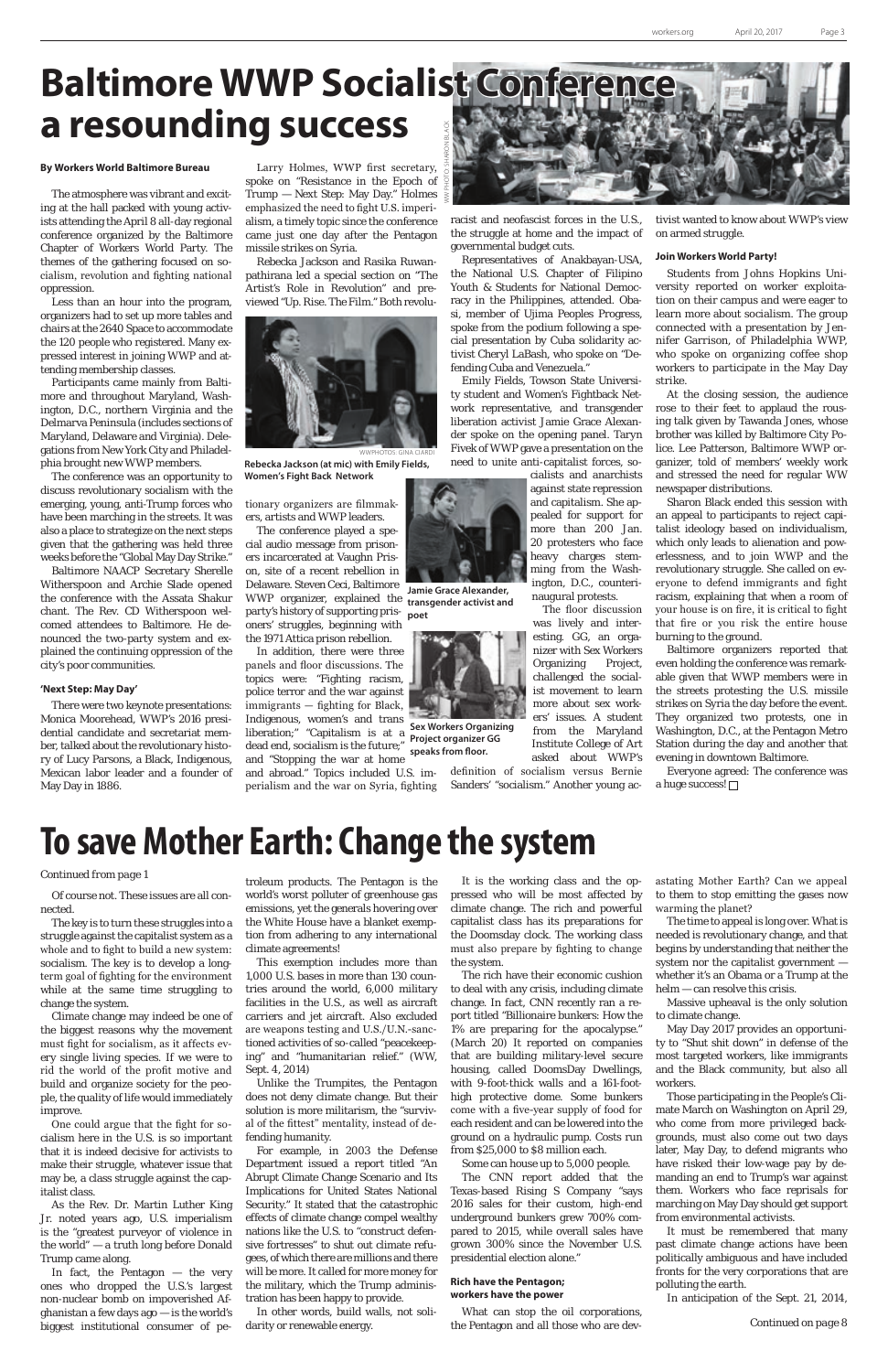## **May Day 2017: 'We are the ones we have been waiting for'**

## **Caravan Against Fear**

#### **By Terri Kay**

More than 100 people traveled to the remotely located Richmond, Calif., Immigration and Customs Enforcement Detention Center on April 11 to support the Caravan Against Fear's California tour. Calling on everyone to "stand up for immigrant rights," they demanded that ICE "stop separating our families," "Free Yazmin" and "ICE out of California!" They also called on state legislators to vote yes on SB 54, which would make California a sanctuary state.

Yazmin Liliana Elias Obregon, a single mother of three U.S. citizen children and a local focus of the demand against "separating our families," has been de-

tained at West County Detention Center in Richmond for more than a year. (For more information on her case, visit theiyc.org/free-yazz/.)

> munity Empowerment, Causa Justa :: Just Cause, the Contra Costa Racial Justice Coalition, the East Bay Alliance for a Sustainable Economy, Faith Alliance for a Moral Economy, Global Exchange, the National Day Labor Organizing Network, the Richmond Progressive Alliance, Service Employees Local 1021, SEIU-United Healthcare Workers West and SEIU United Service Workers West. □

The caravan states: "We're mobilizing because fear is spreading throughout the U.S. and being used as a tool to promote white supremacy, terrorize communities and break apart families. We believe that defiant protest, coupled with acts of mutual aid, trust and understanding across communities, are vital to combating fear, repelling Trump's attacks on our freedoms and families, and building a lasting civic offensive to defend immigrants and defeat the hate-filled plans of the Trump administration."

GL©BAL oc.

The caravan is sponsored by labor,



**Protest at ICE Detention Center on April 11 in Richmond, Calif. Protest at ICE Detention Center on April 11 in Richmond, Calif.** 

community, human rights, religious, civic, environmental and other organizations in both the U.S. and Mexico, including the Southern Border Communities Coalition, Rompeviento Television and dozens of other local organizations joined in a diverse and growing coalition of resistance.

The rally was sponsored by the Asian Law Caucus, Bay Resistance, the Contra Costa Alliance of Californians for Com-

**San Francisco** Un Dia Sin tro de mayo Inmigrantes! May 1, Jus-DIA SIN LATIN tin Herman Plaza: 5 p.m. **ANTES V REFUC** tinyurl.com/hsra8wl ANIZAP



#### **By Minnie Bruce Pratt**

The world is reverberating with militant calls for a mass, general strike on May Day — International Workers' Day on May 1. People are rising up because, as the Black poet June Jordan said, we know "we are the ones we have been waiting for."

Only the people can stop the forces of farright extremism and of latestage capitalism wreaking worldwide hav-

In the U.S.,

voices are being raised for a May Day strike by all sectors and communities of workers and oppressed people. The cry is coming not just from unionized workers, but from all of us being targeted.

Mass militant May Day actions are being called by groups of people of color, migrants and immigrants, temp and lowwage workers, unemployed and underemployed, LGBTQ+ people, prisoners, women working inside and outside the home, young people and students, people with disabilities who are working or want to and are denied the chance, people who are losing health care and environmental protection, and so much more.

On May Day we can unite to defend ourselves and all those under direct, immediate attack. We can assemble as a revolutionary united front against neofascism, capitalism and imperialist war!

Become part of this powerful fightback! Come out wherever you are for May 1 strike actions happening coast to coast.

Just a few of the marches and rallies include:

**New York City** May Day Strike to Defend Migrants, Refugees & All Workers! Union Square: Gather 12 p.m., March at 5 p.m. tinyurl.com/le8tkxj

11111 SIGLI *RARO LABORAL* **TRIMERO DE** EN DEFENSA DE **VAYO 2017 REFUGIACOS** *RIGRANTES Y TODOS* LOS TRABAJADORES





**Syracuse, N.Y.** May 1 Strike — Huelga Primero Mayo Perseverance Park: 12 to 3 p.m. Corner of South Salina St. & Washington St. tinyurl.com/kh3hlmb



**Roanoke, Va.** No Borders in the Workers Struggle! May 1 Melrose Park: 3 p.m. tinyurl.com/kus4hxc

(INTERNATIONAL WORKERS DAY) 5.1.17 | MELROSE PARK | 3:00-7:00PM

**Milwaukee, Wis.** May 1: Day without Latinxs, Immigrants & Refugees 1027 S. 5th St: 12 to 3 p.m. tinyurl.com/m3hjs8e

**Buffalo, N.Y.** Unite & Resist! May 1 Columbus Park West: 5 p.m. tinyurl.com/kexzjzm



**Philadelphia** May 1: Un Dia Sin Immigrant, Black & Brown Bodies City Hall: 12 p.m. tinyurl.com/meg25jy

**Baltimore, Md.** May Day Global Strike — Make May Day Resist Trump Day McKeldin Fountain: 3 to 9 p.m. tinyurl.com/mdyzot4

**Washington, D.C.** March on May Day with the International Working Class! Malcolm X Park:

12 p.m.

tinyurl.com/lla3eoz



**Durham, N.C.** May Day: Strike! No Work, No School 602 E. Main: 5 p.m. tinyurl.com/l2kvry9

**Raleigh, N.C.** 1 de MAYO: ¡Huelga y Resistencia! Strike & Resist! Moore Square: 10 a.m. tinyurl.com/n63wp6g

Q5)



**Chicago** 1 de Mayo: Chicago Fights Back — Chicago No Se Deja/ May 1 Union Park: 1 p.m. tinyurl.com/mpxlrlr

**Madison, Wis.** Day without Immigrants and Refugees, Brittingham Park: 11 a.m. tinyurl.com/krtz23c

**Oakland, Calif.** May 1: March & Strike for Immigrant and Worker Rights Fruitvale Plaza: 3 p.m. tinyurl.com/mbhx46j

> **Los Angeles** Build Bridges not Walls — Sanctuary Now: May 1 Broadway & Olympic: 10 a.m. tinyurl.com/msx3l9s

**San Diego** Workers & Community Resist! May 1st/

International Workers Day Federal Building: Rally 3 p.m., March to Chicano Park 4 p.m.



**Portland, Ore.** May 1: All Power to the People: Rise Up, Resist, Unite Shemanski Park: 12 p.m. tinyurl.com/mdbzrf5





Dia Internacional de l@s Trabajadores



Mitin 68 Mitchell St., SW: 11 a.m. to 5 p.m. tinyurl.com /n3r2wwo **Detroit** May 1: **Overturn** the Trump Agenda, Grand Circus Park: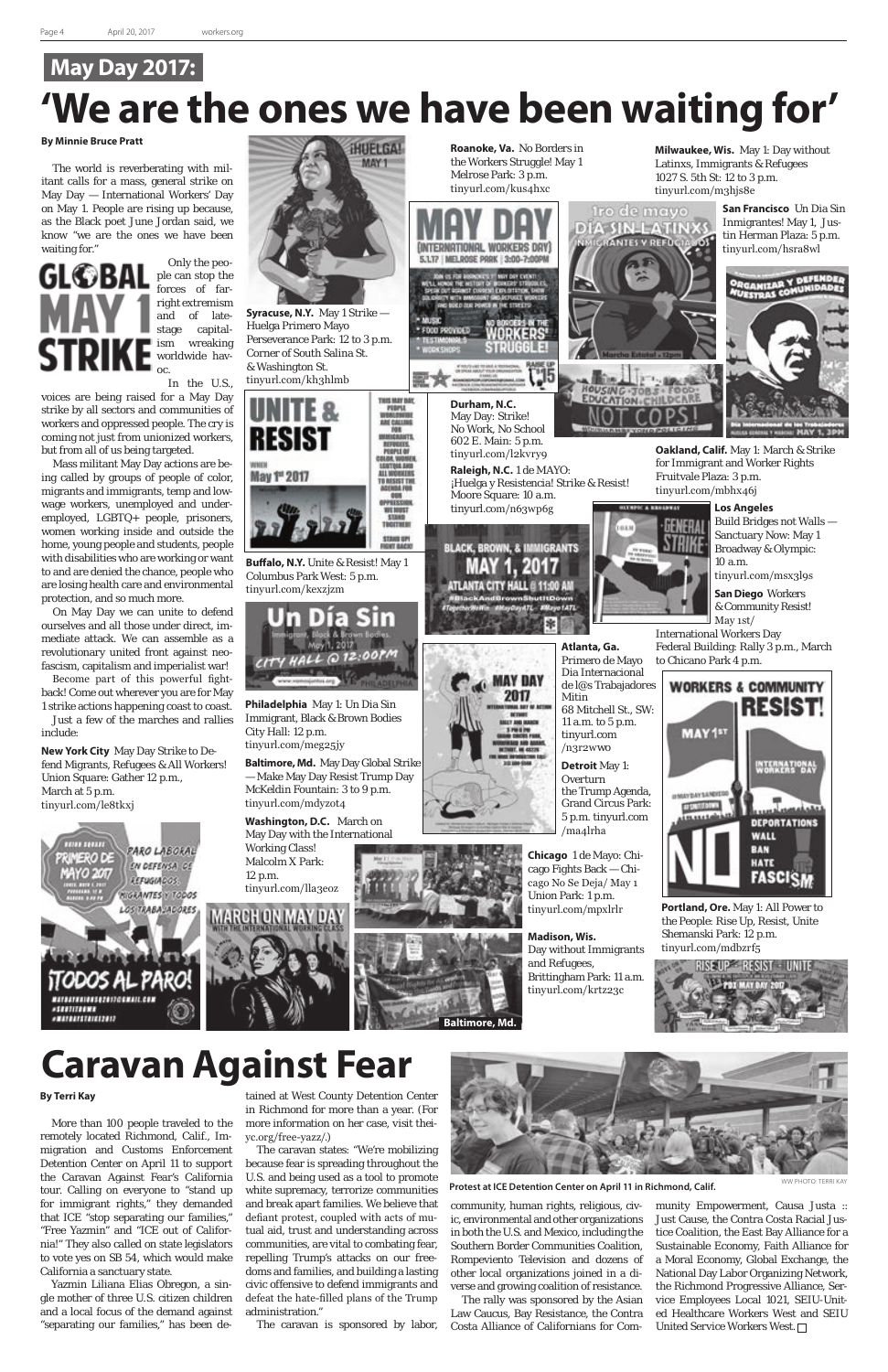## **Immigrant prisoners strike**

**By Jim McMahan Tacoma, Wash.**

Some 750 immigrant prisoners held a united hunger strike against inhumane conditions at the Tacoma Northwest Detention Center from April 10 to April 15. The detainees withstood threats that they would be thrown into solitary confinement or transferred out of the prison. Indeed, some were shipped out to a prison in Oregon.

Immigrant prison conditions, already terrible under President Barack Obama, have worsened under President Donald Trump. Across the country, prisoners are being denied the basic necessities of life, with no due process of law.

The prisoners' demands, which remain unfulfilled, are to change the food menu; lower commissary prices; improve hygiene; increase recreational time; have schoolwork and other activities available to keep detainees occupied; improve medical attention; increase wages for working detainees; and speed up the legal process for detainees.

At an April 16 Easter Sunday rally at the conclusion of the strike, international human rights activist Nestora Salgado spoke for the immigrant strikers. She stated that the next time those on the inside go on strike, she and others on the outside should also go on a hunger strike — that we should not see ourselves as apart from them. Salgado has herself been imprisoned in Mexico for her community self-defense stand. Michael Dorsey, a Black representative of Food Justice, said, "On May Day [May 1] we are going to be standing with the people who harvest the food, like many of the workers in the detention center." Maru Mora Villalpando, speaking for the NWDC Resistance and the prisoners, condemned the prison's lack of health care. She read a statement from the prisoners: "We have ended our hunger strike but this is not the end. More actions will continue. There is no turning back!" She reported that the prisoners were enthused that their actions and message had gotten out in the media around the country and around the world. Villalpando asked people to call the prison, which is owned by the Geo Group, at 253-779- 6000 to insist the prisoners' demands be met. The same message can be given to Immigration and Customs Enforcement in Seattle at 206-835- 0050. She stated that her committee remains on high alert for more struggle!  $\Box$ 

These are some of the same demands that the prisoners went on strike for in 2014 — a 56-day hunger strike/work stoppage. The exploited prisoners usually receive only one thing to eat: beans. They have little access to health care, and wages are only a dollar a day.

NWDC Resistance, an organization of solidarity activists including former prisoners, is supporting those inside. The group set up tents and canopies just outside the prison fence and coordinated activities 24-7 all week long. These included doing media work, getting legal help for the prisoners and holding support rallies in front of the prison.

A NWDC Resistance "Call to Action" says: "Trump has staffed his immigration force with openly anti-immigrant officials with links to white supremacist organizations, leaving people detained with little choice but to put their bodies on the line to fight for basic dignity. Attorney General Jeff Sessions' newly released memorandum calling for increased prosecutions of immigrants and their supporters, combined with a rollout where he referred to immigrants as 'filth,' highlights the need for local resistance to the federal detention and deportation dragnet."

# Labor can shut down the war machine!

#### **IBEW 3 is fighting back**

Workers in Local 3 of the Brotherhood of Electrical Workers have been striking since March 28. The nearly 1,800 workers walked off the job to protest various problems with the nation's second largest internet provider. Charter/Spectrum has refused to negotiate a contract since Time Warner owned it in 2013, and is taking a page from the fat-cat playbook. The company is using divide-and-conquer tactics to pit its workers against workers who are its customers.

• Subcontracted airline food workers and allies marched here for pay equity April 12 from National Airport to the Martin Luther King Jr. Memorial. Food workers at 15 airports nationwide launched the Fight for \$15 national campaign that week. They are demanding that airlines ensure fair and equal wage standards for airline catering workers. (dclabor.org, April 13)  $\Box$ 

Charter/Spectrum promised internet speeds knowing its equipment was old and shoddy, and now blames its workers for all the service calls they have to make in response to slow speeds. Adding insult to duplicity, Charter/Spectrum then has workers install old, refurbished equipment that is still unable to reach advertised speeds.

On the ground there's massive support for the strike on daily picket lines at the Charter/Spectrum office at 120 E. 23rd St. in Manhattan, N.Y. Elected officials in Queens wrote a joint letter to the Charter CEO in support of the union, demanding that workers not "pay for the company's lies and misrepresentations." New York state Attorney General Eric Schneiderman sued the company Feb. 2 for outright lying about internet speeds. (N.Y. Daily News) This is in addition to the multitude of attacks the workers are facing in contract negotiations. The company wants to eliminate pensions, funding for college, dental and other health benefits, and weekend overtime, among other takebacks.

We know the bosses at Charter/Spectrum could easily turn over that portion of the workers' unpaid wages — known as profits — to upgrade the technology to fighting speed. We know that the bosses' surplus could easily fund dental, education and the wealth of benefits every worker on this planet deserves. But we also know that, under capitalism, the boss class only wants to benefit themselves. (local3ibew.org)

#### **Victory after one-day grievance strike**

We believe in the old union maxim that "an injury to one is an injury to all." This principle has no borders. When our human family in other countries is subjected to imperialist violence, carried out in our name, labor in the U.S. has no choice but to join the chorus of voices saying, "Hands off Syria, Afghanistan, Korea and the world!" This message must be heard around the world on May Day, International Workers Day, and beyond. □

A one-day grievance strike of 1,700 workers in California and Nevada forced AT&T on March 22 to recognize that it can't force workers to do jobs outside their skill set. Communications Workers Local 9003 won a victory: AT&T now has to assign properly trained staff at job sites and can't make technicians work outside their job spec or job class. In unionspeak, job specs or job classes ensure that bosses can't force you to do more than your expertise while keeping your pay at a lower scale. When the capitalist class tries to sabotage job specs, unions use the sharpest tool in their toolbox — the strike weapon.

Unfortunately, negotiations for a fair contract are still dragging on for these workers. AT&T-owned DIRECTV satellite and warehouse employees, who won a victory last year, are still in negotiations for their first contract. And 21,000 folks in the Wireless and Field Service divisions are working under an arcane rule that AT&T can terminate their contract extension within 72 hours. All this from a company that banked \$41.8 billion in profit last year! (cwa9003.org, March 23)

Last year, these same issues were won by Verizon workers in a historic 45-day strike. This tells you that even though gluttonous companies refuse to negotiate in good faith, unions are still the workers' best defense.

#### **D.C. roundup**

• When racist, misogynist, anti-worker Trump took the podium at the national legislative conference of the North America's Building Trades on March 30, he was loudly booed; some delegates also held "Resist" signs before being escorted out. This surprising show of resistance came from a group of workers whom Trump assumed were in his camp, addressing them as "the backbone of America." (Alternet, April 4) Thanks for defending workers, NABTU!

• Freestate Electrical, a Brotherhood of Electrical Workers Local 26 signatory contractor, sued the Trump organization for failing to ante up \$2 million in payment for its work turning the Old Post Office Building into a luxury Trump hotel. (Fortunately, hundreds of IBEW workers who did award-winning work have been paid.) Four other contractors have also sued over their work on the conversion, for a total of nearly \$5 million in unpaid bills. (ibew.com, March 8) Pay up, Wage Thief in Chief!



*The following statement was issued by the Labor Fraction of Workers World Party.*

On April 6, President Donald Trump ordered a blatant act of war against the Syrian people. He did it without a shred of evidence that the Syrian government was involved in an alleged poison gas attack that killed civilians.

What advantage would Syria gain strategically by targeting noncombatants, when the Bashar al-Assad government has been winning the war against U.S.-backed terrorist groups — the Islamic State group (IS), al-Qaida, the Free Syrian Army and others? In fact, there is evidence that the gas attack was actually carried out by so-called rebels.

The attack on Syria was followed by the bombing of Afghanistan, employing the most powerful non-nuclear bomb ever dropped in all of world history. A military assault on the Democratic People's Republic of Korea could be imminent.

Working people, organized and unorganized, have no reason to support yet another war. In fact, the chatter in the workplace is that people are outraged that Trump has dragged us into what could be a major war  $-$  or wars. There will be mass suffering as a result of billions of dollars of cuts in human services carried out to shift money to the Pentagon war machine. The suffering of the Syrian people, including the nearly five million made refugees by this U.S.-sponsored war, will only worsen.

Organized labor should be outraged! Yet its leaders, AFL-CIO President Rich Trumka and Change to Win President James Hoffa Jr., have said nothing. Silence is the voice of complicity. Their collusion with Trump — and with both Democrats and Republicans — when faced with Pentagon aggression is just their latest betrayal of our class interests as workers since the November election. These are the same leaders who sold out the heroic water defenders at Standing Rock and the migrant communities who are being rounded up, detained and deported en masse.

#### **Labor lieutenants of capitalism a shameful tradition**

On Feb. 25, 1967, the Rev. Dr. Martin Luther King Jr. said "the bombs in Vietnam explode at home." (tinyurl.com/aertr2e)

While this towering figure of the Civil Rights movement was risking his life by positioning himself against the Vietnam War, rare were the voices from the labor movement striking a similar chord. In its silence, organized labor was complicit in a criminal war of aggression against the people of Vietnam, funded by the poor, the workers and the oppressed people of the U.S.

Fifty years have passed. Yet we see the leaders of the AFL-CIO and Change to Win continuing to act as cheerleaders for imperialist war. They know full well that the union movement has enough muscle to bring the war machine to a halt. Even the ten percent of the working class in unions have a lot of power. Power to stop the transport of goods by truck, rail and air. Power to shut down telecommunications and government. Power to shut down the military-industrial complex at the point of production.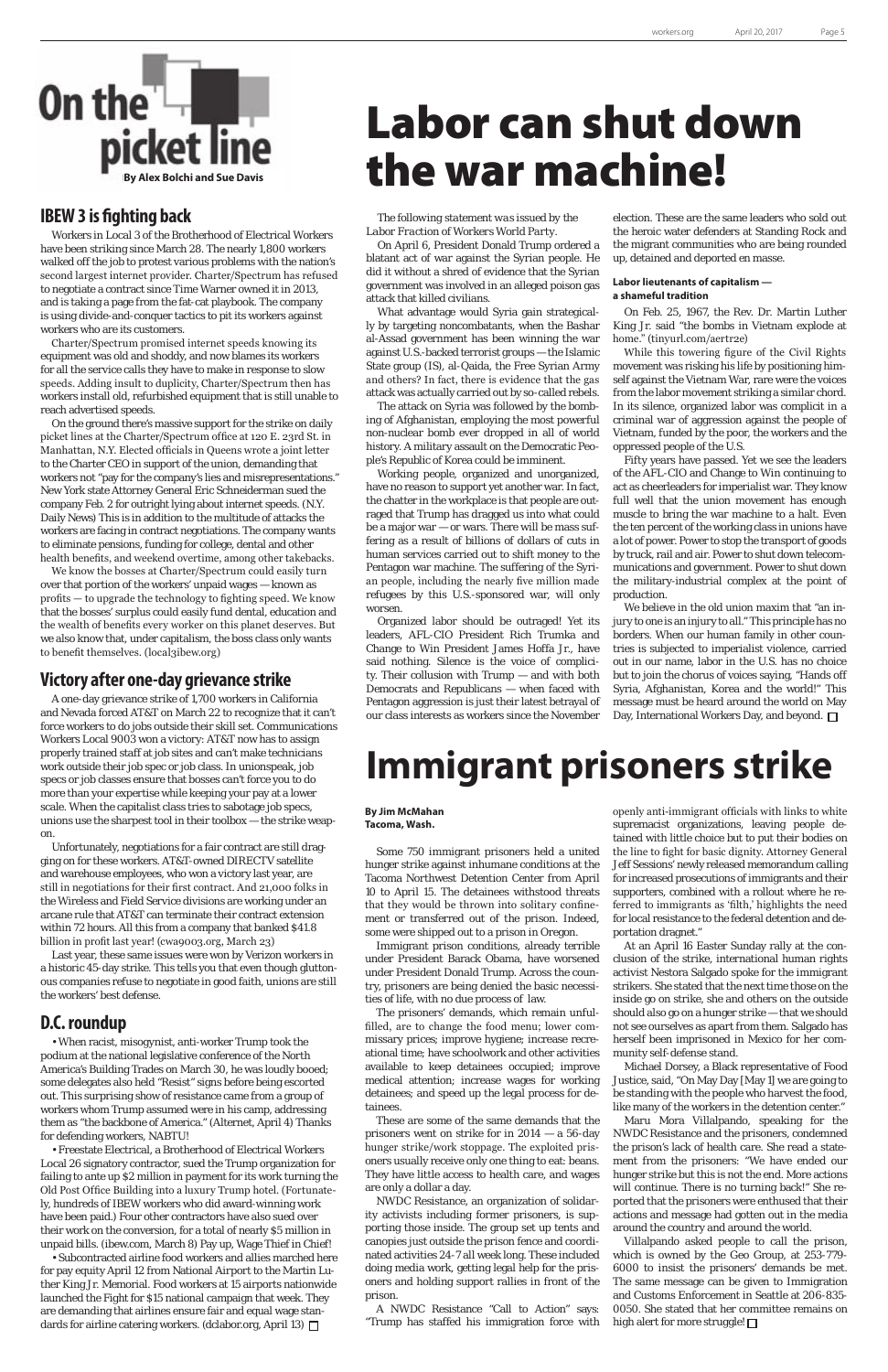# **On April 24 –** Pack the court to win freedom for Mumia Abu-Jamal

act year you joined [MOVE]?

#### **Ramona Africa:** Yes. It was 1979.

**LL:** It sounds like you found a higher level of thinking and self-fulfillment. It sounds like MOVE really provided a new sense of wholeness and purpose for you.

RA: Yes, for me, but my mother had some issues. She was a beautician by trade, and obviously the first thing that struck her was my hair. She had a problem with my hair because from the time I was knee-high, she would quote "do my hair" by washing it, pressing it, straightening it and curling it. So, when I let my hair grow and lock on its own, oh my goodness. [laughing] She wasn't too happy about that.

This was after the Black Power Movement and long before the current period of being Black and unapologetic. (tinyurl. com/l3nuqbt) A lot of sisters are rockin' "naturals" now, but that wasn't the case in 1979 and 1980. She also took issue with me not going to law school. I didn't even when I finished undergrad.

**LL:** You mentioned "the system" earlier and what it had done. Can you take us back to May 13, 1985? What happened that day?

**RA:** The first thing that people should be aware of is that the bombing took place on Monday, May 13, but the cops came out en masse, surrounding our home, on Mother's Day, Sunday, May 12. They laid siege on our home, supposedly because neighbors were complaining about us. What MOVE was saying was that we weren't denying that some neighbors had complaints about us, but name one community in this entire country where some neighbor doesn't complain about the other.

Not only that. When has this government ever cared about Black folks complaining about their neighbors? When did that start? Anyone who believes that is foolish. All you have to do is talk to the Osage residents who still remain there on Osage Avenue. Ask them who they're

complaining about the government for the last 31 years because the U.S. government did them wrong. And they're still pissed about it. Obviously, the U.S. government does not care about Black folks complaining about their neighbors or anything else for that matter. So that "complaining" excuse was just a lie.

They came out there in May of 1985 to kill us, to kill MOVE — to silence our righteous protests, our unrelenting fight concerning the unjust imprisonment of our family members, the MOVE 9. [They were arrested under the false charge of killing a cop on Aug. 8, 1978.] That's why the cops came out. (tinyurl.com/lotfuf9)

They started just like they did in August of 1978, with the fire department [who take an oath to run into burning buildings and save lives]. But in May of 1985, they worked with the cops to kill off life, to kill off the MOVE organization. Firefighters turned on water hoses against us, with each hose pumping out

10,000 pounds of water pressure per minute. They had four of those hoses; that's 40,000 pounds of water pressure per minute. This water was being pumped out for hours, but there was no fire.

When that didn't drive us out, they breached 3-inch holes in the connecting walls of our house. They wanted to blow holes into the walls to insert tear gas. At least that's what they said. When they finished exploding what they claimed were 3-inch holes in the wall — the whole front of our house was blown away. So, when they started inserting tear gas, a lot of it was just coming right back out. That's when they opened fire on us, and according to them, shot 10,000 rounds of bullets in on us in the first 90 minutes. They had to send to their arsenal for more ammunition. We were all in the basement. We heard this loud noise that shook the whole house. There was still a lot of tear gas in the house that had not found its way out yet, and it started getting a little warmer in there. As the smoke and gas got thicker, we were like, "Wait a minute, this is something else." We were listening and could hear the tree in the back of our house crackling as if it were on fire. That's when we realized that our house was actually on fire. We immediately tried to get our children, our animals and ourselves out of that blazing inferno. But at the point that we were trying to come out and could be seen trying to come out, the cops opened fire on us, forcing us back in. We tried several times to get out, but each time we were shot back into the house. This was a clear indication that they didn't

**By Betsey Piette Philadelphia**

A court hearing on Mumia Abu-Jamal's new Post-Conviction Relief Act petition will be held in the Pennsylvania Court of Common Pleas in Philadelphia on April 24, his birthday. Abu-Jamal supporters will demonstrate outside the courthouse and in the courtroom during the hearing, renewing the call for his release from prison. The attorneys for this appeal are Judith Ritter and Christina Swarms with the NAACP Legal Defense Fund.

> For more information contact Mobilization4Mumia@gmail.com or call 215-724- 1618. For transportation from New York City for the April 24 court hearing, call  $212-927-2924.$

The new petition seeks to overturn all of the Pennsylvania Supreme Court decisions on Abu-Jamal's appeals from 1995 to 2008, citing bias and conflict of interest by former Pennsylvania Supreme Court Justice Ronald D. Castille. During Abu-Jamal's 1982 trial for the murder of a Philadelphia police officer, for which Abu-Jamal pleaded innocent, Castille was a senior assistant district attorney. In 1989, as Philadelphia's district attorney, Castille opposed Abu-Jamal's appeal of his conviction and death sentence.

### **RAMONA AFRICA discusses MOVE, surviving 1985 bombing By Lamont Lilly**

Elected to the higher state court in 1994, Castille ruled against every appeal Abu-Jamal brought before him. Most of these were critical of the actions of the district attorney's office during Castille's tenure in it.

During his campaign for the judicial office, Castille bragged that he had helped sentence 45 men, including Abu-Jamal, to death. He received financial backing from the Fraternal Order of Police, which has

led the campaign to kill Abu-Jamal and once honored Castille as "Man of the Year."

The basis of Abu-Jamal's most recent legal challenge is a June 2016 precedent-setting U.S. Supreme Court decision, Williams v. Pennsylvania. The Supreme Court held that "it is a violation of the due process right to an impartial tribunal free of judicial bias if a judge participating in a criminal appeal had 'a significant personal involvement as a prosecutor in a critical decision' in a defendant's case." (rachelwolkenstein.net)

When Terry Williams was convicted of murder in 1984 it was Castille, serving as Philadelphia district attorney, who approved the prosecutor's request to seek the death penalty. When Williams' appeal for a stay of his execution reached the Pennsylvania Supreme Court in 2012, then-Justice Castille denied the request for penalty relief and reinstated the death sentence.

As he did in Williams' case, Castille has refused every request Abu-Jamal has filed asking him to step aside from ruling on post-conviction appeals. The Williams v. Pennsylvania decision appears to validate Abu-Jamal's right to not have Castille hear his case.

If Abu-Jamal's new legal action succeeds, he may get to reintroduce several legal challenges to the racist frame-up conviction that has led to his serving nearly 35 years in prison, including 30 years in solitary confinement on death row. If Abu-Jamal wins this appeal, he will get a new trial. A ruling in Abu-Jamal's favor could provide a path to overturning his conviction and winning his freedom.

But Abu-Jamal and his supporters know that the courts don't even play by their own rules or uphold their own decisions, when it comes to his case. Courts have made decisions on other cases that would appear to favor Abu-Jamal, only to reverse the same decision when his case came before them. This happened so often that journalist Linn Washington Jr. coined the phrase, "the Mumia exception rule."

#### **Mass international protests kept Mumia alive**

Abu-Jamal's legal case may be in the hands of the lawyers and the courts, but victories in the fight for his freedom have also depended on a broad and global support movement. For the entire time that Abu-Jamal has been unjustly imprisoned, his family and supporters — now numbering in the millions worldwide — have fought the state's efforts to murder him.

In August 1995, a massive rally of more than 10,000 in Philadelphia stopped the first effort to carry out the death penalty. From then until 2011, when Abu-Jamal was taken off death row to serve life imprisonment, masses filled the streets, attended every court hearing, signed petitions, held tribunals, raised funds for his legal support and continued to educate people about his case.

Unable to legally execute Abu-Jamal, over the last two years the state has tried to carry out a death sentence through



medical negligence and intentional medical mistreatment. After suffering from a severe yet untreated skin rash, in March 2015 Abu-Jamal suffered a near diabetic coma that required hospitalization. Subsequent tests to determine the cause revealed that he had untreated hepatitis C.

In August 2015, Abu-Jamal's attorneys, Robert Boyle and Brett Grote, took his case to the Federal District Court in Pennsylvania to demand that the Philadelphia Department of Corrections provide him and thousands of other prisoners suffering from hepatitis C with drugs known to cure the disease. Although the judge who heard his case eventually ruled in Abu-Jamal's favor this January, it took ongoing public pressure to finally force the DOC to begin treatment on March 28.

Protests outside the court on April 24 and an evening program at the Arch St. Methodist Church will also link Abu-Jamal's case with the struggles for immigrant rights, against mass incarceration and police brutality, for Indigenous rights and the broader fight for clean water and air.

 **PART 4**

*Former U.S. political prisoner Ramona Africa is the Minister of Communication for the MOVE Organization and a Philadelphia-based organizer with the International Concerned Family and Friends of Mumia Abu-Jamal. She is also the only living survivor of the 1985 MOVE bombing, in which the FBI and Philadelphia police dropped two C-4 bombs on her organization's home, killing 11 people. Read along as we discuss the history of MOVE and what it means to be a freedom fighter. This is part 4 of a 5-part interview by Lamont Lilly, the 2016 U.S. vice presidential candidate for Workers World Party.*

Lamont Lilly: Do you remember the ex- go to my graduation at Temple University complaining about now. They've been



GRAPHIC: EMORY DOUGLAS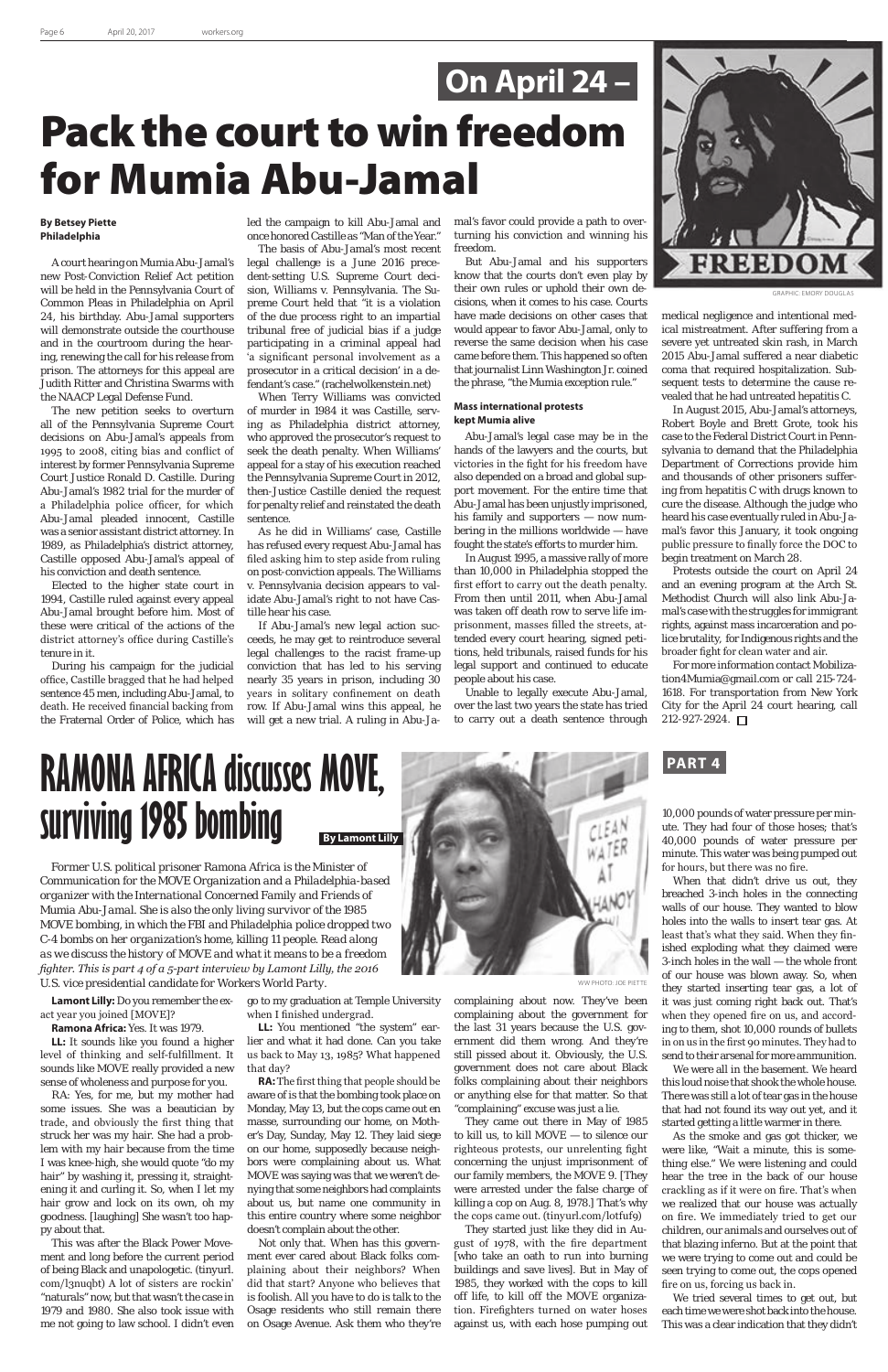intend for any of us to survive that attack. But finally, like the third time, we knew that we would either choke to death and be burned alive, or we were going to be shot to death. So, we made one more attempt at it, to get out. I was closest and got outside the door. I got Birdie out. Everybody was lined up to come out after us. It was not until they took me into custody and to the local hospital that I was looking for the rest of my family, but nobody came in. I'm in the hospital and wondering what was going on. I didn't find out until I left the hospital and was taken to the police administration building [to the homicide unit]. Only then did I find out that there were no other survivors other than me and my young brother, Birdie Africa. (tinyurl.com/kfypm5n) The police were contemplating charging me with the murder of my family. *Lamont Lilly was a 2015 U.S. delegate at the International Forum for Justice in Palestine in Beirut, Lebanon. He is also an activist and organizer in the Black Lives Matter movement.*

# **Victim of police brutality** Justice for Ramarley Graham

## **Family demands justice after police kill 16-year-old**

## **Uniece Fennel's death—an act of state violence**

#### **By Terri Kay**

A number of family members and supporters from the Anti Police-Terror Project packed the chambers of the Hayward, Calif., City Council on April 11. They were there to demand truth and real accountability in the killing of Ebbie Mondragon.

Unidentified Fremont, Calif., police detectives, who were driving an unmarked car in Hayward, shot and killed 16-yearold Mondragon on March 14 as she rode as a passenger in a car with four other people in the middle of an apartment complex. The police have concocted a very suspicious story to justify killing an innocent girl.

*This statement was issued April 3 by Durham, N.C., organizations.*

On March 23, we, as a community and family, lost 17-year-old Uniece "Niecey" Fennel to the Durham County [North Carolina] jail, and just two days later in Raleigh, 18-year-old José Humberto Lara-Pineda was also killed behind bars.

As thousands of Black and Brown girls go missing from their families and com-

Two demonstrations were held March 27 in New York City to protest the white New York Police Department cop who killed an unarmed Black teenager, Ramarley Graham, in front of his grandmother and brother on Feb. 2, 2012, in the bathroom of their Bronx home.

> The Fremont Police Department's use of force policy dictates that officers should not shoot into moving vehicles. (East Bay Express, April 12)  $\Box$

The cop, Richard Haste, decided to resign on March 26 rather than face being fired on March 27. What many in the movement are asking is: Why didn't a grand jury indict Haste and his partner, Morris McCoughlin, for Graham's murder? Haste chased Graham into his home without a warrant, claiming to be looking for "drugs" before fatally executing the 18-year-old.

Graham's mother, Constance Malcolm, responded to this development, saying, "Mayor de Blasio has once again shown his unwillingness to hold police accountable to our communities with his administration giving deference to Richard Haste in allowing him to resign. This is not accountability after de Blasio and the NYPD dragged their feet for years, especially while all the other officers involved in the killing of my son continue to be employed by the department, enjoying pay raises every year." (New York Daily News, March 26)

On the anniversary of Ramarley's 24th birthday, April 12, his family filed

a lawsuit against the NYPD for refusing to comply with the state's Freedom of Information Law to release police files about his death. Malcolm stated, "With this lawsuit, we are demanding that the de Blasio administration and NYPD stop hiding the truth of what happened to my son and release the names and files related to the many officers who were responsible for misconduct. For over five years, it seems there has been a continued effort by the NYPD to cover up what really happened to my son and protect the officers involved from accountability." (Amsterdam News, April 13)

**—Report by Monica Moorehead**



One by one, family members and supporters spoke to the council. They demanded any video footage leading up to, during and after the shooting; a full autopsy report plus any and all medical records; and any and all information about what happened to the car the police were following. They asked: Did Fremont police have permission to be conducting surveillance and following a car in Hayward? Was the Hayward Police Department at all aware of this operation? Many of the family members were so overwhelmed by grief that it brought many of the audience to tears.

After family and supporters had spoken, the council president invited Hayward Police Chief Mark Koller to respond. Koller claimed that there was no video of the shooting and that the detective, who had a body camera, "was unable to turn it on." This frequent excuse is offered by many police officers after they shoot someone.

Koller stated that the investigation as to any criminal wrongdoing on the part of the police was being led by Alameda County District Attorney Nancy O'Malley. O'Malley has yet to prosecute a single killer cop in Alameda County.

centers who were killed behind bars.

We support the demand for an immediate independent people's investigation of the circumstances surrounding the deaths of Uniece Fennel and José Lara-Pineda, including independent autopsies if possible. While we do not believe Uniece's death was a suicide as the State claims — her mother and friends spoke to her hours before her death and she was laughing and in good spirits — we hold the State responsible for her death, whether it was a suicide or not. We have no reason, however, to believe that jail officials would not outright kill a detainee.

This wouldn't be the first time.

#### **The Durham County jail is killing our loved ones**

Death by suicide in the Durham County jail is death by medical neglect and State violence. The Durham County jail is unsafe and lethal by virtue of being a jail, but even as jails go, the Durham County jail is, and historically has been, one of the most dangerous facilities in the South.

Durham County jail detainees have historically suffered extreme medical neglect for issues of physical health. Detainees, who work long hours for less than 50 cents an hour and sometimes for free, are forced to pay \$20 and wait hours on end for any type of medical attention, even to request an aspirin.

The Durham County Sheriff's Office quotes the number of attempted suicides in the county jail as 15 in 2015, 12 in 2016, and refuses to provide statistics for 2017 thus far. Uniece had the right to

comprehensive mental health care, which includes not being locked up. Uniece is the fourth person since 2015 to die in the Durham County jail under the direction of Sheriff Mike Andrews.

The Durham County jail does nothing but isolate, abuse, neglect and kill our friends and family. Though we don't know the exact circumstances of Uniece's death, we do know that no one should ever die in jail. Because this jail has already killed so many, and before it kills even more, we say: No more jail deaths, no more jail.

#### **In-person visitation for detainees is a right**

As the Durham City Council attempts to strip jail detainees of their right to in-person visitation with their loved ones, we are speaking out in defense of in-person visitation rights for jail detainees. Connection to loved ones and the outside world is incredibly vital to the health and well-being of those incarcerated and those on the outside who love them. If these rights are stripped from detainees, there will likely be an increase in suicides and suicide attempts by detainees.

We will also be resuming weekly demonstrations outside the jail on Fridays to defend in-person visitation, and we invite those in the community who have loved ones who are locked up to join us outside the Durham County Detention Center.

**Durham Beyond Policing Workers World Party Durham Branch Youth Organizing Institute NC Queer TROUBLMakers**

munities across the nation, we are coming together to say unequivocally that they are not only missing, they are also missed. Niecey had a family that loves and misses her, and a community that will fight for her. We will not turn our back on young Black and Brown girls despite a State that constantly criminalizes them, locks them up, and always puts them on trial for the traumas they endure.

Uniece Fennel will be loved and missed, and we will not allow her to be put on trial for her own death when we know that Sheriff Mike Andrews and the Durham County jail are the only killers in our city

that threaten the safety of our community and children.

#### **We don't believe the sheriff: suicide or not, the system is guilty**

Black and Brown girls are never free to be teenage girls. Talking back and staying out late, offenses that might would cost other girls a grounding, often land Black and Brown girls in jail cells. North Carolina is one of the only states that still tries 16- and 17-year-olds as adults, a practice which an authoritative majority of legal scholars across the board object to.

Uniece Fennel was being wrongfully held as a child in an adult facility without a trial. Nobody deserves to die in a cage, and we will not be distracted by speculations about her charges. We do not and will not believe the State's attempts to wipe their hands clean of Niecey's blood or the blood of Matthew McCain, Dennis McMurray or José Humberto Lara-Pineda — detainees in N.C. county detention



**Ebbie Mondragon.**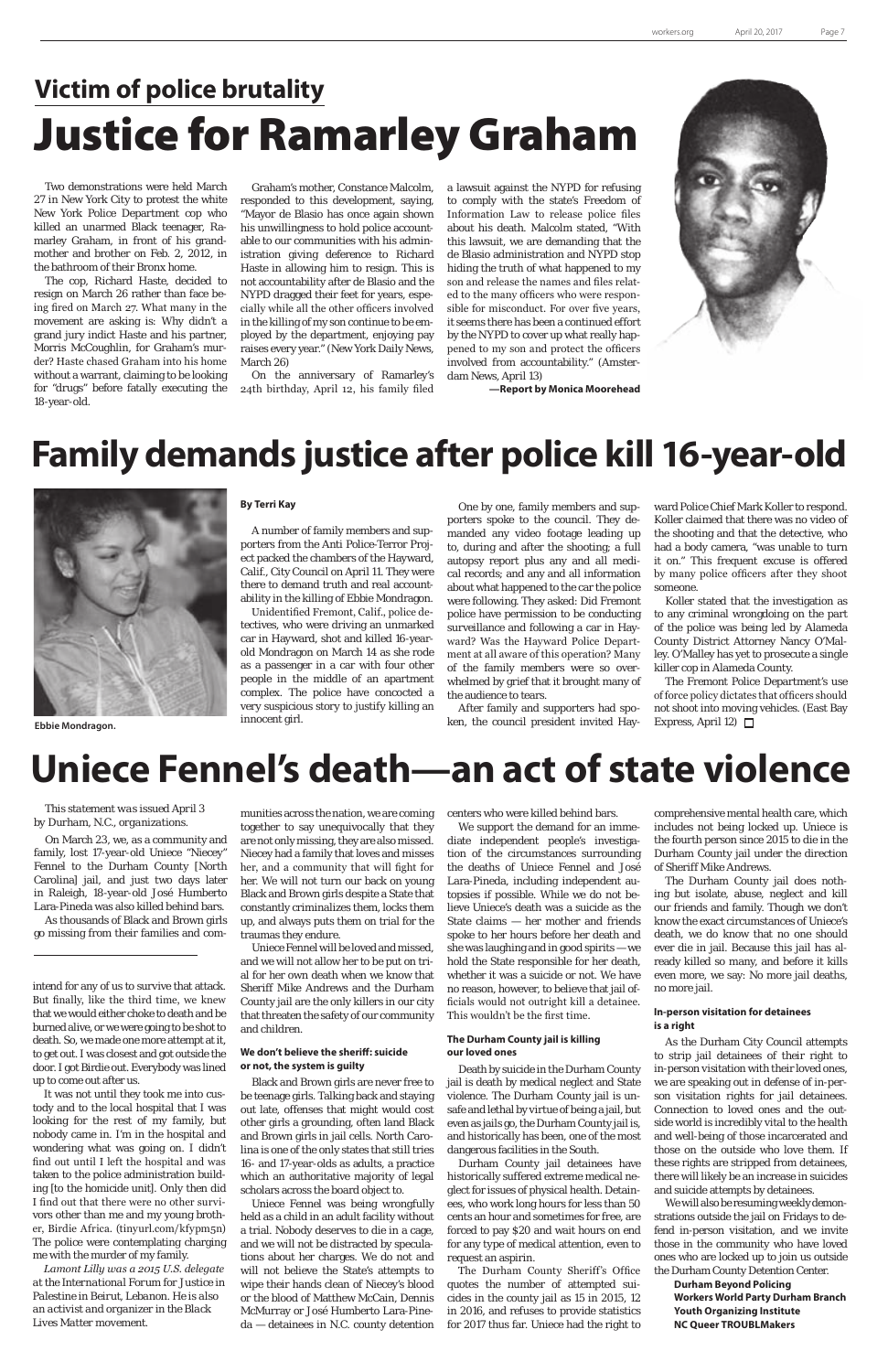A Workers World Party delegation attended a reception on April 12 hosted by the U.N. Mission of the Democratic People's Republic of Korea in New York City. The occasion was the 105th anniversary of the birth of the first president of the DPRK, the late Kim Il Sung. The delegation expressed to the DPRK representatives the party's unwavering sol-

idarity with their country and government and its right to self-defense, especially in light of U.S. imperialism's growing threats against its sovereignty. U.N. delegations represented at the reception were from Vietnam, Cuba, Laos, Russia and other countries.

**— Report by Monica Moorehead**

*The following statement from Workers World Party was issued April 14.*

Comrade Kim Jong Un

Chairman of the Workers Party of Korea

Chairman of the State Affairs Commission of the DPRK Pyongyang, Democratic People's Republic of Korea Dear Comrade Kim Jong Un,

Workers World Party conveys to the Workers Party of Korea its continued firm solidarity and support on the 105th anniversary of the birth of Comrade Kim Il Sung.

First as a political organizer, then as a revolutionary guerrilla commander, and ultimately as leader of the Democratic People's Republic of Korea and the Korean People's Army, Kim Il Sung achieved incredible victories in the struggle to liberate Korea from imperialist domination, inspiring the masses of people to build and defend a strong, independent socialist nation.

Kim Il Sung's example lives in the determination of today's leaders of the DPRK not to yield to the war threats being hurled right now by the criminal agents of U.S. imperialism. The DPRK has every right to arm in self-defense against this brutal gang of exploiters, who have shown again and again that they respect no international laws and can be restrained only by a show of force.

U.S. out of Korea! Long live the revolutionary spirit of Comrade Kim Il Sung!

Comradely,

Deirdre Griswold

For the Secretariat of the National Committee, Workers World Party

More than 40 people came to the Times Square military recruiting station in Manhattan, N.Y., on April 14 to demand that U.S. imperialism get out of Afghanistan.

Called on with less than 24 hours' notice by the International League of People's Struggle, the rally denounced

war criminal President Donald Trump's dropping of a 21,600-pound bomb on Afghanistan. Among the member organizations represented were BAYAN-USA; the Committee to Stop FBI Repression; NYC Students for Justice in Palestine; Samidoun: the Palestinian Political Prisoners Network; and the International Action Center.

Workers and tourists stopped to listen to speeches that cut through corporate media lies. Michela Martinazzi from the Committee to Stop FBI Repression told onlookers about Palestinian political prisoner Rasmea Odeh, who was tortured by Israel and then framed on immigration charges by the U.S.

Retired U.S. Army Lt. Col. Ann Wright, who resigned from the State Department to protest the invasion of Iraq in 2003, attacked the U.S war against Afghanistan.

Representing the International Action Center, Steve Millies reminded people that 32 years before the U.S. dropped its largest non-nuclear bomb in Afghanistan, the Pentagon, FBI and local police dropped a bomb on the MOVE house in Philadelphia, killing six adults and five children. Millies pointed out that the first mission of the U.S. Army Air Corps, which was scrubbed at the last minute, was to bomb striking coal miners in West Virginia.

**—WW Staff**

A larger than expected crowd of 75 people attended a **Philadelphia** meeting on April 11 about the south Korean movement against the deployment of Terminal High Altitude Area Defense, a new U.S. missile system. Speakers were the Rev. Sounghey Kim, of the Seongju Residents Committee to Stop THAAD, and Hyun Lee, of the Solidarity Committee for Democracy and Peace in Korea. Lee is also on the editorial team of Zoom in Korea, an online media site that provides updates and critical analysis of news related to the Korean peninsula.

The U.S. and south Korean governments are trying to deploy the THAAD missile system in south Korea despite daily protests against it by villagers in Seongju and Gimcheon whose farms, homes and livelihoods are endangered. Expert opinion is that the system will probably not work, and may have potentially dangerous radiation impact. Political activists say rather than a defensive weapon, it is an offensive one aimed against the People's Republic of China.

The meeting was part of a tour April 4-17 that included meetings in Berkeley/Oakland and Los Angeles, Calif.; Huntsville, Ala.; Boston; Rutgers University in New Jersey; Washington, D.C.; and Fairfax, Va. The tension at later meetings was heightened by awareness that the Pentagon had sent a battle group to the sea off Korea, which included missile-armed destroyers and an aircraft carrier.

Endorsing organizations included the American Federation of Teachers Local 2026, Answer Philadelphia, Asian Americans United, Brandywine Peace Organization, International Action Center, Philadelphia Chapter of the Coalition of Labor Union Women and Workers World Party.

A meeting with the same agenda and main speak-

ers took place April 13 at New York University in **New York City**, filling an auditorium there. Videos showed the determination of the people of south Korea and presented a talk by Massachusetts Institute of Technology's military analyst Theodore Postol. Not only did he outline the military weaknesses of the THAAD system, but he confirmed that the missile system is aimed at China.

> **— Report by Joe Piette and John Catalinotto**

#### PHOTO: DPRK UN MISSION

 **Left to right: DPRK Counselor Kwon Jong Gun, Brenda Ryan, Steve Millies, Monica Moorehead and WWP First Secretary Larry Holmes.**



## **Workers World Party attends DPRK reception**

## **Solidarity with north Korea**

## **New Yorkers protest MOAB bombing in Afghanistan**

## **Meetings denounce THAAD deployment in south Korea**





#### *Continued from page 3*

climate march in New York and other cities globally, activist Chris Hedges pointed out that The Climate Group, which endorsed the march, included among its members and sponsors BP, Dow Chemical, Duke Energy, HSBC, Goldman Sachs and JPMorgan Chase.

"The Environmental Defense Fund," wrote Hedges, "which says it 'work[s] with companies rather than against them' and which is calling on its members to join the march, has funding from the oil and gas industry and supports fracking as a form of alternative energy.

"These faux environmental organizations are designed to neutralize resistance," he concluded. "And their presence exposes the march's failure to adopt a meaningful agenda or pose a genuine threat to power." (alternet.org, Sept. 8, 2014)

A demonstration of 500,000 can become a nice walk in the sun with that kind of program, while a demonstration of 5,000 — if it has revolutionary class politics — can be more of a threat to the capitalist class

if its goal is to shut the system down.

#### **Socialism the answer to climate change**

The #1 sustainable country in the world is revolutionary socialist Cuba. It is so not because the Cubans love their beaches or coral reefs, which are 1,000 percent healthier than those in Florida.

The Cubans do love their beaches, but that's not why it is a sustainable country. It is because it is a socialist country, with revolutionary leaders who are guided by Marxism. The banks do not dictate policy; the masses do. The Cubans don't drop bombs abroad; they send doctors.

The website publication The Daily Good ran an article on April 7 titled "While America Launches Missiles, China Quietly Leads on Climate Change." Among other things, it stated: "China has gone from perpetual climate scapegoat to a major leader in the global transition away from fossil fuels. ...

### **To save Mother Earth: Change the system**

*Continued on page 9*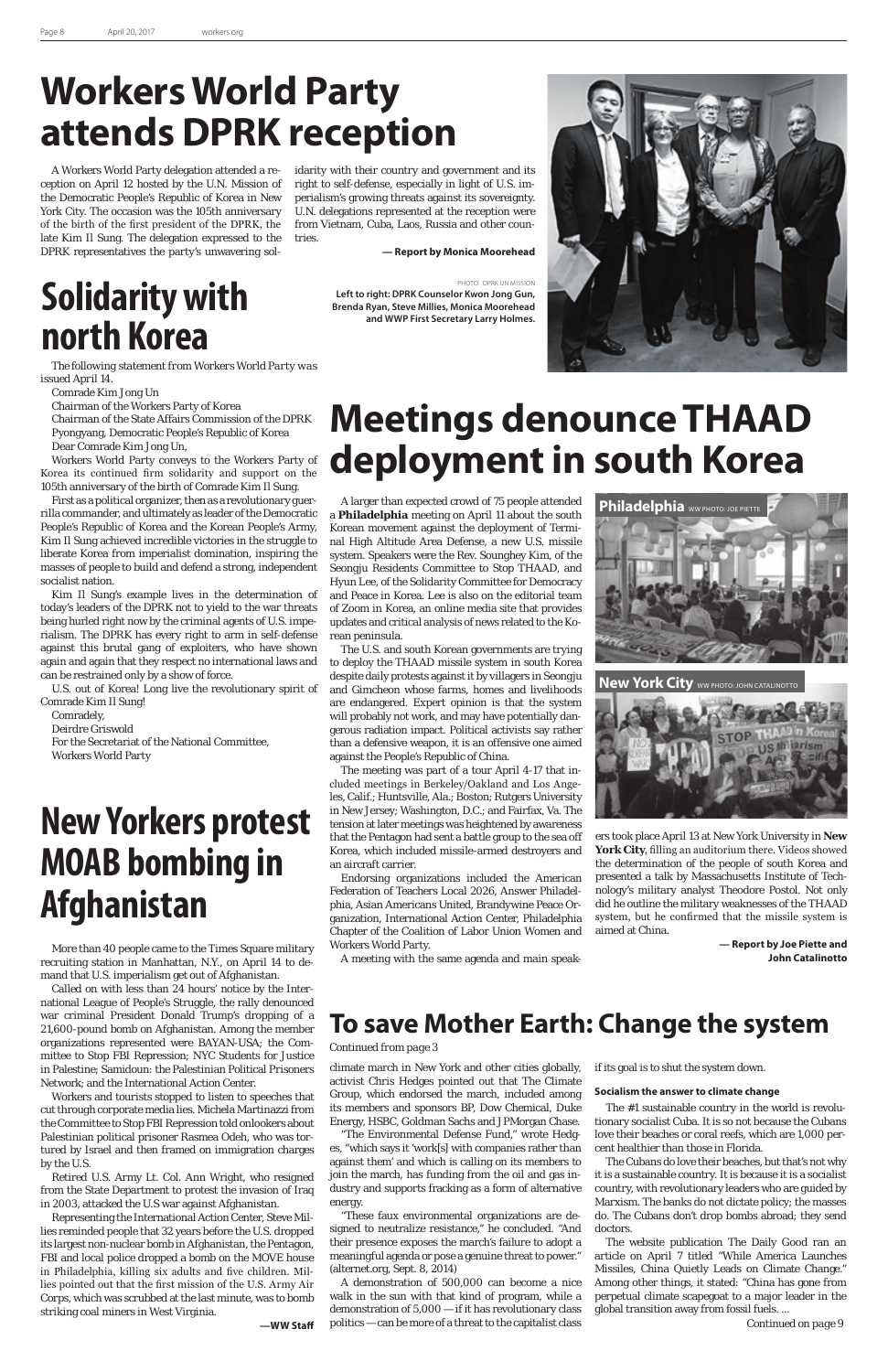# **Trump & the Wall Street-Pentagon coalition**

#### **By Fred Goldstein**

There has been much buzz in the capitalist media recently about Donald Trump's "flip-flopping." He has changed his positions 180 degrees on a whole variety of issues within a few weeks' time.

Among the issues on which he has switched are:

- He has bombed Syria after having opposed intervention.
- He says China is not a currency manipulator after calling China "the world champion" of currency manipulators.
- He has floated the idea of negotiations with north Korea after saying that he would never negotiate with that government.
- He says that NATO "was once obsolete; it is no longer obsolete."
- He says he likes Janet Yellen, the head of the Federal Reserve Board, and her low interest rates, after claiming she and "other global special interests" had ruined life for middle America.
- He says it turns out that "lots of small companies are really helped" by the Export-Import Bank, after having opposed it.

These are just a few of his reversals. They have all brought him more in line with the fundamental needs of U.S. imperialism.

Numerous explanations for Trump's reversals have been put forward by the big-business media. For example, it is said that Trump adopts the position of the last person he has talked to. Or, Trump has no ideology and he can shift positions easily. Or, he listens to his daughter Ivanka Trump and her spouse Jared Kushner. And so on.

All of these things may be true. But they mask the deeper reason for the socalled flip-flops.

Trump has been leaned on by the Pentagon and Wall Street to shift from demagogy to policy based on the reality of the core needs of U.S. imperialism.

Trump is surrounded by four generals, three former bankers from Goldman Sachs and other financiers, not to mention Rex Tillerson, former CEO of ExxonMobil, the largest private oil company in the capitalist world. This is a veritable coalition of Wall Street, the Pentagon and big business. And, for the moment, they have reined in Trump and subordinated him to their needs. Whether he will stay in harness remains to be seen.

Trump removed ultra-rightist Steve Bannon from the Principals Committee of the National Security Council, thus bowing to the pressure of the Wall Street-Pen-

tagon coalition, led in this instance by Lt. Gen. H.R. McMaster, his national security adviser. In doing so, he denied that Bannon had been his strategist. "I'm my own strategist," declared Trump.

The problem with that statement is that Trump does not have a strategic cell in his brain. He can't think politically beyond what he said yesterday.

Trump's previous positions have been the result of blustering election demagogy. He has uttered positions that no serious imperialist politician could possibly follow through on. The applause lines that gratified his ego and won over gullible voters during the election campaign have now clashed with the hard realities of the problems of U.S. imperialism at home and abroad. However, Trump is so dense and so vain that he clung to these positions for dear life. Finally, he had to be put straight by the capitalist establishment.

#### **Tweeting baloney**

Take Trump's belligerent, war-like posture toward the Democratic People's Republic of Korea. Trump tweeted recently about the DPRK and its drive to obtain an intercontinental ballistic missile that can be armed with an atomic warhead.

"That's not going to happen," tweeted Trump. In another tweet Trump said the DPRK is "looking for trouble" and he warned that "if China decides to help, that would be great. If not, we will solve the problem without them." (New York Times, April 17)

These were clear threats to use force against the DPRK. To underscore the threat, the Pentagon sent an aircraft carrier squadron, accompanied by Aegis missile ships, off the coast of the Korean peninsula. Washington made vague but menacing threats to "take action" if the DPRK carried out a nuclear test.

Trump — and Obama before him — has adamantly refused any negotiations with the DPRK unless it shows signs that it will give up its nuclear weapons program.

#### **Brass rethinking negotiations**

But listen to National Security Adviser McMaster speaking on a recent Sunday talk show: "It's really the consensus with the president, our key allies in the regions ... that this problem is coming to a head," said the general. "And so it's time for us to undertake all actions we can, short of a military option, to try to resolve this peacefully." (ABC News This Week, April 16)

#### **Pyongyang stands up to Trump and Pentagon**

The DPRK stood up to military threats

It is capitalism that created the climate crisis; it is capitalism that must pay the bill. It is time for us to collect.  $\Box$ 

and the presence of a U.S. naval armada in its waters. The leadership has taken into consideration the lessons of Iraq and Libya. The U.S. imperialists used the pretext of looking for weapons of mass destruction in Iraq to plan a massive attack, which ended in the murder of Iraqi President Saddam Hussein. The DPRK is also well aware of the lesson of Libya, whose leader Moammar al-Gadhafi gave up his nuclear program; Libya was later invaded and he was brutally murdered by pro-U.S. forces.

The New York Times noted: "North Korea could hardly drop these [nuclear] programs without understandably fearing an attack. Disarmament, in this view, would invite annihilation." (New York Times, April 17)

This also speaks to the fraudulent slogan of a "denuclearized Korean peninsula," which Washington and its allies are always promoting. The only nuclear weapons actually on the Korean peninsula belong to the DPRK. The U.S. does not need nuclear weapons in south Korea. The Pentagon has surrounded the DPRK with a "ring of fire," including nuclear-armed submarines, nuclear-armed planes on aircraft carriers and nuclear-capable bombers at bases from Japan to Guam to Hawaii, as well as island bases throughout the region. A "denuclearized peninsula" means a disarmed DPRK.

So Trump's flip-flop on the DPRK, as espoused by McMaster and Pence, is rooted in hard military reality. Trump tweeted that the U.S. would "deal with" the DPRK. But the military explained to him that there is no good option for U.S. imperialism in north Korea so long as Pyongyang remains steadfast in the face of nuclear blackmail.

#### **Trump and China**

Trump has publicly declared that the Chinese government is going to "help on north Korea," so he pulled back from naming China as a currency manipulator. Such a declaration was part of his anti-China campaign. He also promised to slap tariffs on Chinese goods sold in this country. This was when he was preaching to his followers about how China was "stealing jobs" and "cheating on trade."

Take the position put forward by Vice President Mike Pence while visiting the demilitarized zone in south Korea on April 17. According to the New York Times, Pence blustered that north Korea should not test "the strength of the armed forces of the United States in this region." Yet he also noted that Washington was seeking security "through peaceable means, through negotiations." Whether or not the peaceful language of McMaster and Pence was meant as a gesture to China without expressing real White House policy remains to be seen. But the socialist government of the DPRK did precisely what Pence warned against. The government of Kim Jong Un defied all the blustering war-mongering of the Trump White House and the Pentagon, proudly staging a massive military parade on the 105th birthday of the founder of the DPRK, Kim Il Sung, complete with an array of intercontinental ballistic missiles. moderates on his team, Trump last week *available at all online booksellers.* "China plans to spend more than \$360

The truth is that he has been forced to reject his own and Bannon's anti-China line by financiers like Gary Cohn, head of Trump's National Economic Council and president and CEO of Goldman Sachs for 10 years. Cohn and his Goldman Sachs cohorts, Deputy National Security Adviser Dina Powell and Treasury Secretary Steve Mnuchin, have also explained to him that Janet Yellen, head of the Federal Reserve Board, is a favorite of Wall Street. She has funnelled billions of dollars to the banks, allegedly to "save the economy." Said Reuters on April 16: "Apparently paying more heed to Cohn and other said he was open to reappointing Janet

Yellen as Federal Reserve chairman when her term is up and he also held back from naming China a currency manipulator.

"Both stances marked a reversal from his campaign when Trump criticized Yellen and vowed to label China a currency manipulator on 'day one' of his administration, a move that could lead to punitive duties on Chinese goods.

"Chinese authorities, faced with an insult from a foreign leader as the ruling Communist Party prepares for elections of top positions later this year, eventually would have slapped steep retaliatory tariffs on U.S. exporters that send more than \$100 billion a year of goods to the Asian country. U.S. manufacturers' profits and stock prices would take a big hit."

The designation of Cohn from Goldman Sachs as a "moderate" paints him with a kindly brush. Finance capital in general, and Goldman Sachs in particular, is just as aggressive and ruthless in pursuit of profit as the Pentagon is in pursuit of conquest. They are two adventurist arms of the same ruling class.

Cohn, meaning Goldman Sachs, told Trump it would not be a good idea to start a trade war or a currency war with the second-largest economy on earth. The Chinese economy is growing at an annual rate of 6.9 percent, while U.S. capitalism can barely eke out 2 percent growth.

#### **China and Korea**

As for China helping the U.S. on "taming" the DPRK, it is worthwhile noting that for the Chinese People's Liberation Army, it is impossible to ignore the contrast between south and north Korea.

The north is not threatening China militarily one bit. But the south Korean puppets of U.S. imperialism are enthusiastically and hastily rushing to deploy the Pentagon's THAAD anti-missile system. THAAD has powerful radar that can reach into China and spy on Chinese missile installations. The Chinese government has vigorously warned against this deployment and has said it would upset the "strategic balance" in the region. Seoul and Washington have ignored China's concerns.

In Beijing the military and the political high command must be truly worrying about the possibility of having a pro-imperialist regime on their border. In the long run, China cannot afford to undermine the DPRK. It will be compelled to resist U.S. aggression against the government of Kim Jong Un.

The crisis in Korea, like the economic and geopolitical crises for U.S. imperialism around the globe, cannot be tweeted away nor can they be overcome by military means. U.S. imperialism is a colossus with feet of clay. Trump is finding that out the hard way. *Goldstein is author of "Low-Wage Capitalism" and "Capitalism at a Dead End,"* 

billion on renewable energy sources like solar and wind, a plan that is projected to create more than 13 million jobs by 2020. Roughly 3.5 million Chinese workers are already employed in the renewable energy sector — nearly half of the global total and represents nearly four times as many clean energy jobs as exist in the United States."

In fact, the Chinese government has carried out groundbreaking projects to deal with this problem that should shame the U.S. government.

This is what can happen if the workers — not the Pentagon or Wall Street — dictate society.

#### *Continued from page 8*

#### TURN THE GUNS AROUND **Mutinies, Soldier Revolts and Revolutions**

Weaving together GI letters, interviews and first-hand narratives with historical research, the author brings to life GI resistance in the Vietnam War era, shows its relation to capitalist state power and highlights why breaking the military chain of command is an essential step to ending oppression around the globe.

"If schools in the United States really wanted to impart historical truth, John Catalinotto's 'Turn The Guns Around' would be required reading. He tells the true story of this epoch. Few participants know more about the massive GI rebellion against the Vietnam War, the anti-war veterans' movement or the history of soldier revolts from the Paris Commune to the Portuguese coup."

 **– Pvt Larry Holmes** *GI resister and organizer for the American Servicemen's Union 1972-74.* Available at online booksellers

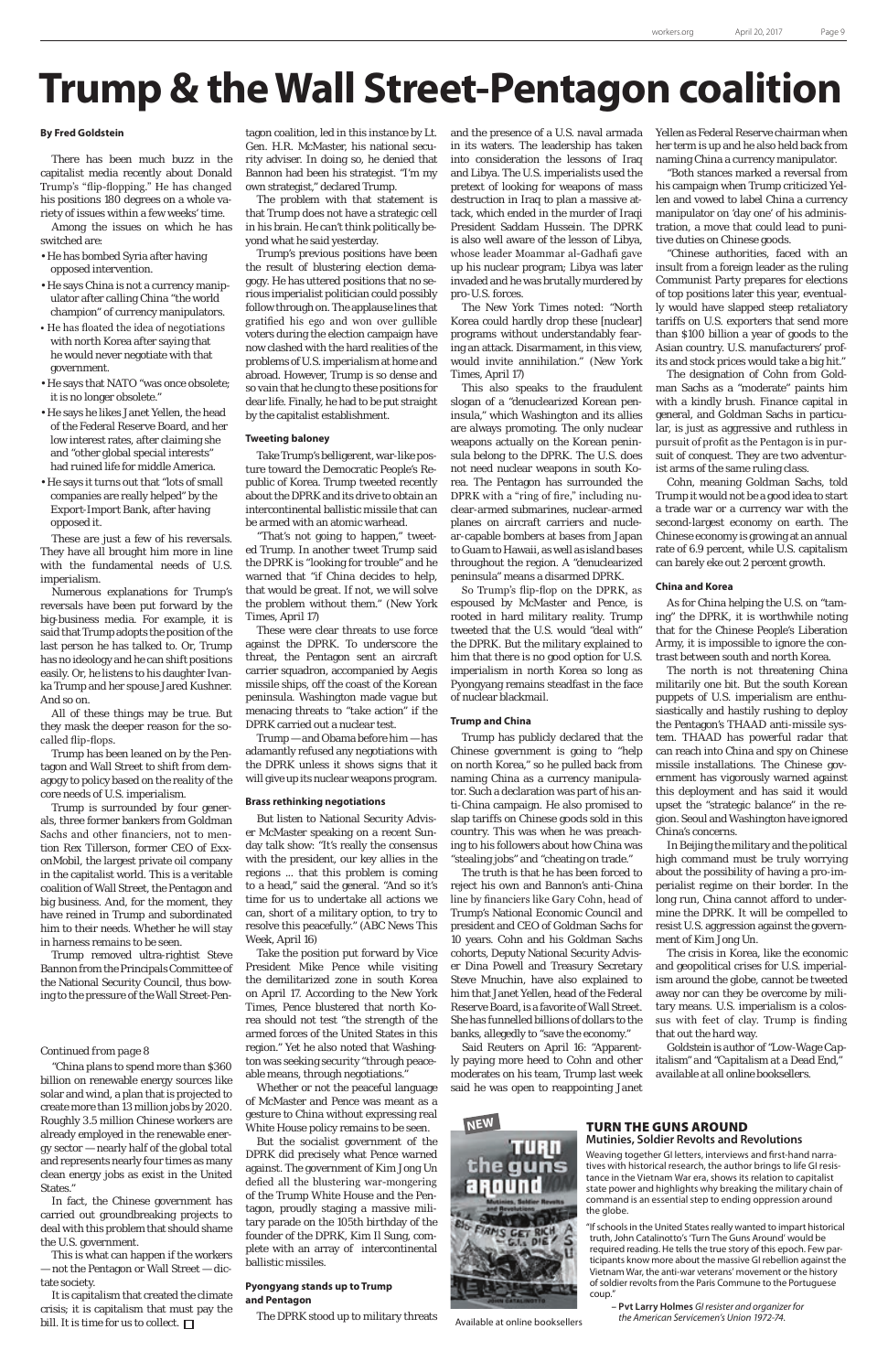At least seven death-row prisoners were sentenced to die by lethal injection in the state of Arkansas, with the executions set to begin on April 17. But a federal judge's ruling put a temporary halt on the executions on April 14. Arkansas had not carried out any executions since 2005.

These death-row prisoners, who have received a temporary reprieve from dying cruelly on a gurney, are Don Davis, Stacey Johnson, Jack Jones Jr., Ledelle Lee, Bruce Earl Ward, Kenneth Williams and Marcel Williams. An eighth prisoner, Jason McGehee, had already gotten a reprieve before the April 14 ruling.

Protests have been held in Little Rock, Ark., the state capital, against the executions, led by those who have been exonerated from death row.

What was the basis of the ruling? The use of the drug, midazolam, which is suppose to render its victim unconscious before other lethal drugs are injected to stop the heart from beating.

Judge Kristine G. Baker of Federal District Court in Little Rock stated in her ruling, "The threat of irreparable harm to the plaintiffs is significant: If midazolam does not adequately anesthetize plaintiffs, or if their executions are 'botched,' they will suffer severe pain before they die." (New York Times, April 15)

Before he was elected president in 1992, then-Governor Bill Clinton of Arkansas carried out the first executions in that state, starting in 1990. These included the infamous execution of Ricky Ray Rector, a Black man with severe mental disabilities.

On May Day 2017, a demand needs to be "Abolish the Death Penalty." Like Black Lives Matter, it is a workers' issue.  $\Box$ 

Since the U.S. Supreme Court reinstat-

ed the death penalty in 1976, 498 Black people have been executed (34.5 percent), 120 Latinx (8.3 percent) and 807 white (55.6 percent), according to deathpenaltyinfo.org. Black people make up only 14 percent of the general U.S. population, but are more than double that number on death row. These numbers don't reflect the growing number of people who die while in police custody, including Black women like Sandra Bland, Raynette Turner, Joyce Curnell, Ralkina Jones and Kindra Chapman, to name a few.

The French president is chosen in two rounds of voting. The first round on April 23 presents a wide spectrum of candidates. The second round on May  $7 - a$ 

Just recently, a former prison guard was charged in the death of an inmate, 25-year-old Janika Edmond, who committed suicide at the Women's Huron Valley Correctional Facility in Pittsfield Township, Mich., in 2016. Edmond warned the guard that she was going to commit suicide, and requested a protective restraint. Her plea was completely ignored.

Hundreds of immigrants, legal and undocumented, have died in horrendous detention centers, run by Immigration, Customs and Enforcement or private corporations, mainly due to medical neglect for treatable and untreatable diseases.

The U.S. death penalty, legal and extralegal, reflects the depths of systemic white supremacy, sexism, anti-poor and anti-worker oppression under capitalism. The racist death penalty, like police brutality and murders, is a tool of terror that only serves to protect the interests of the 1% — the billionaire ruling class.

#### **By G. Dunkel**

Like many other European countries and the United States, French society is tottering, reeling under a range of attacks. The government has imposed austerity and reduced many social services, includ-

ing in education and health care programs. The poorest and most oppressed people have been hit with the worst cutbacks.

Last year, the working class and youth activated a sustained response to these attacks with several general strikes and occupations, called "Nuits debouts" (night protests). The new "labor law" was the target of the general strikes. The so-called Socialist government of President François Holland had accepted the French ruling class's demands to reduce the power of the French workers. Using an undemocratic maneuver, they got the new labor law through parliament without a vote.

Once it became clear that the labor movement had been defeated in its struggle against the new labor law, the struggle of the French working class turned toward the elections.

## WORKERS WORLD editorial **Abolish the death penalty**

contest between the two candidates who get the most votes in the first round — is a vote "for the lesser of two evils," or a "vote utile." There are no electoral college delegates, proportional lists or single-member districts with just one round of voting. The candidate who gets a majority of the votes

in the second round wins the election.

Four candidates — Emmanuel Macron, François Fillon, Marine Le Pen and Jean-Luc Mélenchon — have a realistic chance of making it to the second round, according to recent polls. The "Socialist" Party candidate, Benoït Hamon, is far behind the four leading contenders and is fading fast.

Interpreting poll figures is tricky since a substantial number of French voters intend to abstain. Many others are unsure about who will get their vote, even the week before the election.

Jean-Luc Mélenchon is running as a candidate from France Insoumise (France Unsubjugated), an electoral coalition put together for the 2017 election. The French Communist Party endorsed his campaign. When the Fillon campaign charged him with being a "revolutionary communist," he replied at an April 16 rally of 70,000 supporters in Toulouse, "It's a reproach I find totally tolerable." (New York Times, April 16) Mélenchon started the campaign season far behind in the polls. However, his ability to draw large, diverse crowds to his rallies, based on his policies which are particularly directed to solving youth unemployment and which attack the French ruling class, have increasingly brought him much support from youth, among others. Many analysts, including Adam Nossiter of the New York Times, have raised the possibility of a Mélenchon-Le Pen contest in the second round. This would be a nightmare for the French ruling class which is pushing for a candidate who represents their interests. Neither Le Pen nor Mélenchon would do that: Le Pen opposes a united Europe from the right, and Melenchon, is against government austerity cutbacks from the left.  $\square$ 

Emmanuel Macron set up his party En Marche! (Forward!) about 18 months ago while minister of the economy in the Holland government. He proclaims it is "neither left, nor right." Macron was the main political force behind the new anti-worker labor law. The party represents the Eurocentric wing of the French bourgeoisie. François Fillon is the candidate of Les Républicains (The Republicans),

*Abridged from a talk by Deirdre Griswold, Workers World editor in chief, at a WWP meeting April 6 in New York.*

There were two revolutions in Russia in 1917. The first was called the February Revolution and the second the October Revolution, although the date falls on Nov. 7 by our calendar.

Between February and October 1917 there was an extraordinary period in Russia, when the great masses of people were awakened to the possibility that they could fundamentally change the conditions of their lives.

The first revolution in February started with a huge demonstration of women textile workers who struck on International Women's Day. Within weeks, the people overthrew the czar and ushered in a period of democracy. Over the next eight months, millions became active in organizations that would shape the future of the country. They were called soviets, which is the Russian word for people's councils. We might call them people's assemblies. There were soviets of workers, peasants, soldiers and sailors.

The soviets were both an arena for political debate and a place where the people could express their will in democratic votes — and attempt to carry out what they voted for.

What drove the people to a passionate desire for change?

First were the terrible conditions of exploitation, in the workplaces and on the land. Then there was the brutal oppression by the czarist regime and its secret police.

But on top of all that, which had been going on for years, was a huge new factor: war.

The Russian ruling classes went into World War I for the same reasons as the other capitalist powers: to grab territory and riches for themselves. They expected

to come out of the war immensely fattened by taking over resources and land from the losing side. Their primary foe was Germany, whose rulers had the same objective.

But of course it wasn't the rulers who fought and died in the war. It was the workers and peasants, and they died by the millions.

There was a Socialist International in Europe at that time, made up of parties in all the different countries. Before the war started, these socialist parties had met several times and passed resolutions opposing the coming war.

#### **Imperialist 'patriotism'**

But when the war came, almost all these socialist parties capitulated to the pressure of "patriotism." Where they had elected deputies in the parliaments, particularly in Germany, Britain and France, these deputies voted for war credits that is, they voted the immense funds for war that the governments requested, although the war did cause splits in some of these parties.

What followed was four years of the greatest slaughter Europe had ever seen, with 17 million dead and 20 million wounded, all for the benefit of the ruling classes.

But there was one small group of European socialists who in 1914 had refused to support this interimperialist war. The leading figure in it was Vladimir Lenin, head of the Social Democratic Party in Russia, known as the Bolsheviks.

The Bolsheviks' opposition to the war meant jail or exile for many of the leaders. But as the war dragged on, deepening the misery of the people, the Bolshevik Party won respect for its principled stand.

By 1917, the people of Russia — and especially the soldiers — had become thor-

France's main center-right party. Under many names, it and the so-called Socialist Party have alternated in running the French government since the late 1950s. Fillon started the campaign season as the favorite, but his popularity declined after he was officially charged with paying his

spouse and children for no-show jobs. He was also charged with accepting gifts of suits worth \$13,850.

Marine Le Pen has spent her life as a member of the Front National (National Front), which her father, Jean-Marie Le Pen, founded in 1972. He began his career as a French Army intelligence officer in the Algerian war for independence. As such, he was in charge of torturing Algerian freedom fighters.

In 2011, Marine Le Pen removed her father as president of the National Front and deleted some of its openly fascist and anti-Semitic rhetoric, but left intact its racist and fascist principles. This party appeals to the most reactionary elements of France's rust belt, who have faced austerity attacks on their jobs and social services.

The National Front has dangerously attacked and scapegoated refugees for the country's economic problems, whipping up Islamophobia and racism. Out of desperation, these migrants have traveled from the Middle East and Africa, including from former French colonies, fleeing wars, extreme poverty and unemployment. This far-right party has used attacks on the public as a pretext to call for stopping all immigration.

#### **'A reproach I find totally tolerable'**

## **French election: Class struggle confronts reaction**

## **100 years ago Lenin's April Theses**

*Continued on page 11*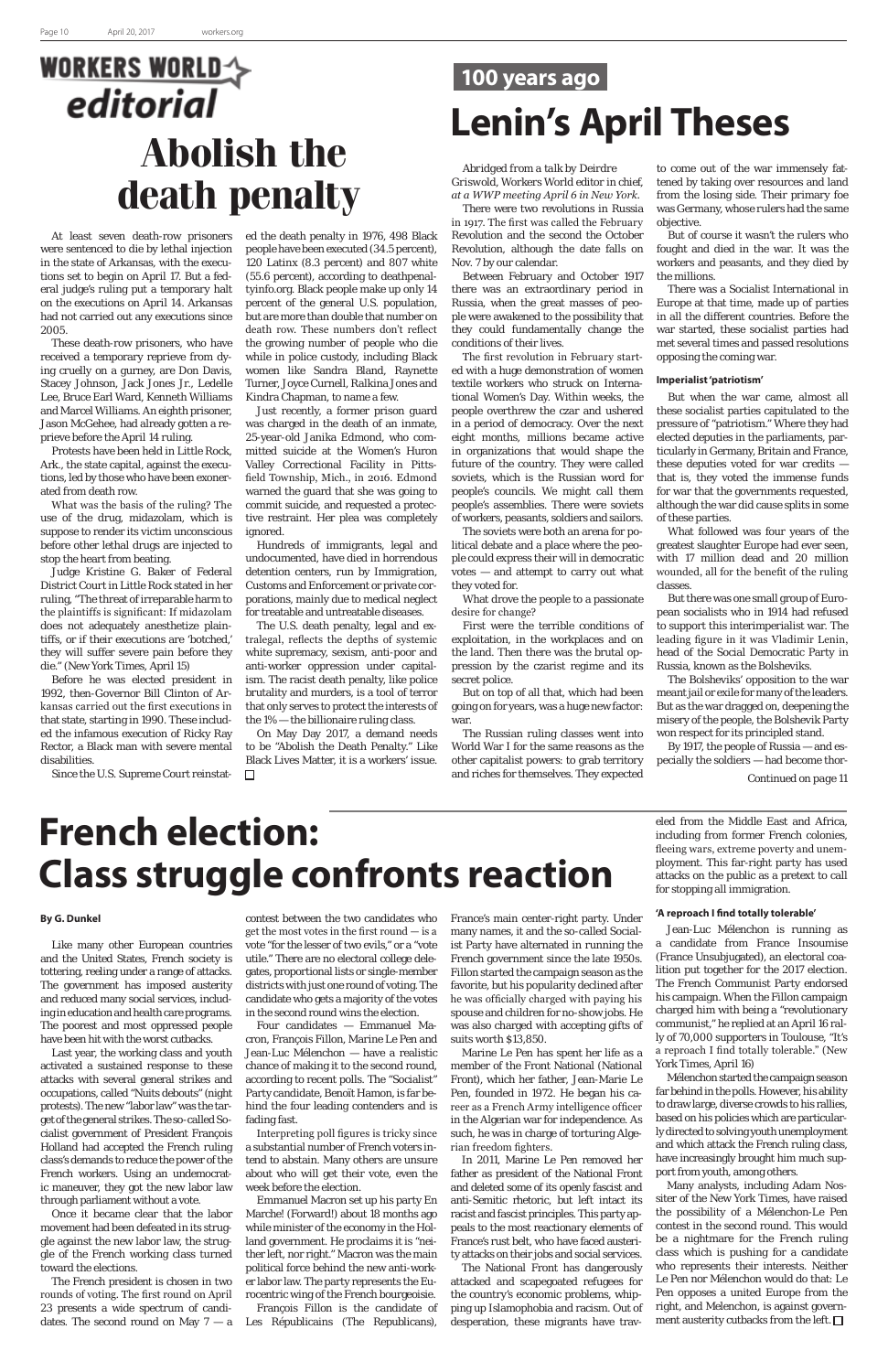oughly anti-war. After democracy was proclaimed in the February revolution, the people hoped and expected that Russia would pull out of the bloody conflict still raging in Europe. But the government that took over, headed by Alexander Kerensky, was weak. It stayed in the war and became increasingly unpopular.

This was the situation when, in early April 1917, Lenin returned from exile in Switzerland. He was able to come back by negotiating with Germany, which allowed him to cross Germany in a sealed train so there was no chance of him agitating the population against the war.

As soon as he arrived in Russia, he immediately gave a speech to the All-Russia Conference of Soviets of Workers' and Soldiers' Deputies on April 4. It was then published in the party newspaper, Pravda.

Lenin spelled out in detail exactly what the party should do:

#### **'The April Theses'**

"1) In our attitude towards the war, which under the new [provisional] government of Lvov and Co. unquestionably remains on Russia's part a predatory imperialist war owing to the capitalist nature of that government, not the slightest concession to 'revolutionary defensism' is permissible. …

"In view of the undoubted honesty of those broad sections of the mass believers in revolutionary defensism who accept the war only as a necessity, and not as a means of conquest, in view of the fact that they are being deceived by the bourgeoisie, it is necessary with particular thoroughness, persistence and patience to explain their error to them, to explain the inseparable connection existing between capital and the imperialist war, and to prove that without overthrowing capital it is impossible to end the war by a truly democratic peace, a peace not imposed by violence. ...

"2) The specific feature of the present situation in Russia is that the country is passing from the first stage of the revolution — which, owing to the insufficient class-consciousness and organisation of the proletariat, placed power in the hands of the bourgeoisie — to its second stage, which must place power in the

hands of the proletariat and the poorest sections of the peasants.

"This transition is characterized, on the one hand, by a maximum of legally recognized rights (Russia is now the freest of all the belligerent countries in the world); on the other, by the absence of violence towards the masses, and, finally, by their unreasoning trust in the government of capitalists, those worst enemies of peace and socialism.

"This peculiar situation demands of us an ability to adapt ourselves to the special conditions of Party work among unprecedentedly large masses of proletarians who have just awakened to political life.

"3) No support for the Provisional Government; the utter falsity of all its promises should be made clear, particularly of those relating to the renunciation of annexations. Exposure in place of the impermissible, illusion-breeding 'demand' that this government, a government of capitalists, should cease to be an imperialist government.

"4) Recognition of the fact that in most of the Soviets of Workers' Deputies our Party is in a minority, so far a small minority, as against a bloc of all the petty-bourgeois opportunist elements … who have yielded to the influence of the bourgeoisie and spread that influence among the proletariat.

"The masses must be made to see that the Soviets of Workers' Deputies are the only possible form of revolutionary government, and that therefore our task is, as long as this government yields to the influence of the bourgeoisie, to present a patient, systematic, and persistent explanation of the errors of their tactics, an explanation especially adapted to the practical needs of the masses. ...

"5) Not a parliamentary republic — to return to a parliamentary republic from the Soviets of Workers' Deputies would be a retrograde step — but a republic of Soviets of Workers', Agricultural Laborers' and Peasants' Deputies throughout the country, from top to bottom.

In studying the past, we can gain a better understanding of what a revolution is, how it happens and, most important, how it can succeed.  $\square$ 

"Abolition of the police, the army and the bureaucracy.

"The salaries of all officials, all of whom are elective and displaceable at any time, not to exceed the average wage of a competent worker.

"6) The weight of emphasis in the

agrarian program to be shifted to the Soviets of Agricultural Labourers' Deputies. "Confiscation of all landed estates. "Nationalization of all lands in the country, the land to be disposed of by the local Soviets of Agricultural Laborers' and Peasants' Deputies. The organization of separate Soviets of Deputies of Poor Peasants. The setting up of a model farm

## **CANNEL RELETTEES AND SUPPORT PASSE RELEASE & MAY 2 Attack on Odessa workers**

on each of the large estates. …

"7) The immediate union of all banks in the country into a single national bank, and the institution of control over it by the Soviet of Workers' Deputies. "8) It is not our immediate task to 'introduce' socialism, but only to bring social production and the distribution of products at once under the control of the

Soviets of Workers' Deputies.

"Convene a new party congress and change the program to include the points

above.

"Change of party's name: Instead of 'Social-Democracy,' whose official leaders throughout the world have betrayed socialism and deserted to the bourgeoisie, we must call ourselves the Commu-

nist Party."

Well. That is a program for a real

revolution.

We study these points today not because they are a timeless blueprint for a revolutionary program. Not at all.

There is no such blueprint. Marxism above all recognizes that everything is in a process of change, of coming into being, and passing away. We must analyze what is the current reality and base our pro-

gram on that.

Lenin himself constantly updated his analysis of what had to be done. When he delivered his speech on April 4, he stunned a lot of the leaders in his own

party.

In fact, one of his points of difference with Leon Trotsky back in 1905 had been over what would be the various stages in the revolutionary process in Russia. At that time, Lenin had believed it necessary for Russia to go through a period of bourgeois, capitalist development before the working class and the poor peasants could think of taking power and

reorganizing society on a socialist basis.

#### **The war changed everything**

But the war had changed everything. When Lenin introduced the "April Theses," it was two months after the overthrow of the czar and the establishment of a democratic government — democratic in form, but still dominated by the capitalist bourgeoisie. In those two months, the bourgeois democrats had shown themselves incapable of getting Russia out of the war, incapable of breaking up the landed estates, incapable of reorganizing the economy and incapable of setting up a state apparatus strong enough to fight off attempts at a counterrevolution by the monarchists and aristocrats.

All this called for a new understanding of what had to be done.

Trotsky, since 1905, had argued that the workers must take the power in Russia in order to carry out even bourgeois democratic reforms. So now he and Lenin were in agreement.

But Trotsky also changed his views in early 1917. Earlier, he had differed with Lenin on the question of what kind of party was needed to carry out the revolution. He was won over to Lenin's views on the need for a disciplined, combat party based on democratic centralism.

It was on the basis of the "April Theses" that Trotsky and his grouping joined the Bolshevik Party and played an important role preparing for the revolutionary seizure of power in October.

The masses of the people, seen especially in the constant shifts to the left in the Soviets, pushed ever harder for a revolutionary change that would take the power away from their oppressors.

At times the Bolshevik Party even had to hold back the workers in key cities like Petrograd, so that those elsewhere in the country who were slower to understand what was happening could catch up and join the revolutionary movement, which they did.

The United National Antiwar Coalition held a picket line on April 10 outside the Ukrainian Consulate on Bush Street in San Francisco in conjunction with the International Day of Solidarity with the People of Odessa. Demonstrators went inside to present a letter to consulate officials with the following demands: "Stop the repression against relatives and supporters of the 47 people murdered on May 2, 2014!" "Free Alexander

#### *Continued from page 10*

PHOTO: TRISTEN SCHMIDT

### **Lenin's April Theses**

Kushnarev, Anatoly Slobodyanik and all political prisoners in Ukraine!" and "No to fascism in Ukraine and all over the world!" The Odessa Solidarity Campaign, Socialist Action, Workers World Party, the Freedom Socialist Party and United Public Workers for Action also sponsored the solidarity rally.

**— Report by Terri Kay**

# **remembered**

y había herido a 100 más". Este ataque rompió las conversaciones y toda posibilidad de elaborar un plan de paz.

**RPDC y China también objetos** 

#### **del bombardeo contra Siria**

El ejército se apresuró a atacar a Siria con el fin de entregar una significativa bofetada diplomática a la República Popular China en el mismo momento en que el presidente chino Xi Jinping se reunía con Trump en su Casa Blanca de la Florida. Trump no le habló del ataque hasta que terminó la reunión.

El ataque también pretendía amenazar a la República Popular Democrática de Corea.

Para dar seguimiento al ataque en Siria, el Pentágono está enviando un portaaviones con fuerza de ataque hacia aguas coreanas. El portaaviones Carl Vinson, acompañado de misiles y fragatas, está navegando allí desde Singapur para llegar a tiempo para el 105 aniversario del histórico líder comunista coreano Kim Il Sung. El 15 de abril es celebrado en la RPDC como "el día del sol".

Trump le ha dado a los militares una correa larga. Él está fomentando los planes de venganza de los militares contra la RPDC, que derrotó a la fuerza invasora estadounidense en la Guerra de Corea. El ejército estadounidense nunca se ha repuesto de esta pérdida. El gobierno de Trump ha dejado que el Pentágono envíe más tropas a Siria, bombardee a un gran número de civiles en Mosul y aumente los ataques de aviones no tripulados en Yemen y Somalia, todo sin que la Casa Blanca firme estas operaciones. Ha habido una gran escalada en la matanza de civiles por los militares estadounidenses en virtud de estas nuevas normas. Al militarizar el gobierno, Trump ha dado más prioridad a la batalla perdida del Pentágono y del imperialismo estadounidense de superar la disminución de la posición de Washington en el mundo. La verdadera consigna de la política exterior de Trump es: "Hacer que el imperio militar de EUA vuelva a ser grande". Pero este bufón autoritario, racista, misógino y prejuiciado no tiene otro talento que fanfarronear dando órdenes. No puede ver que este peligroso curso sólo puede terminar en un desastre para el imperialismo estadounidense.



*Continúa de página 12*

### **Detrás del ataque a Siria**